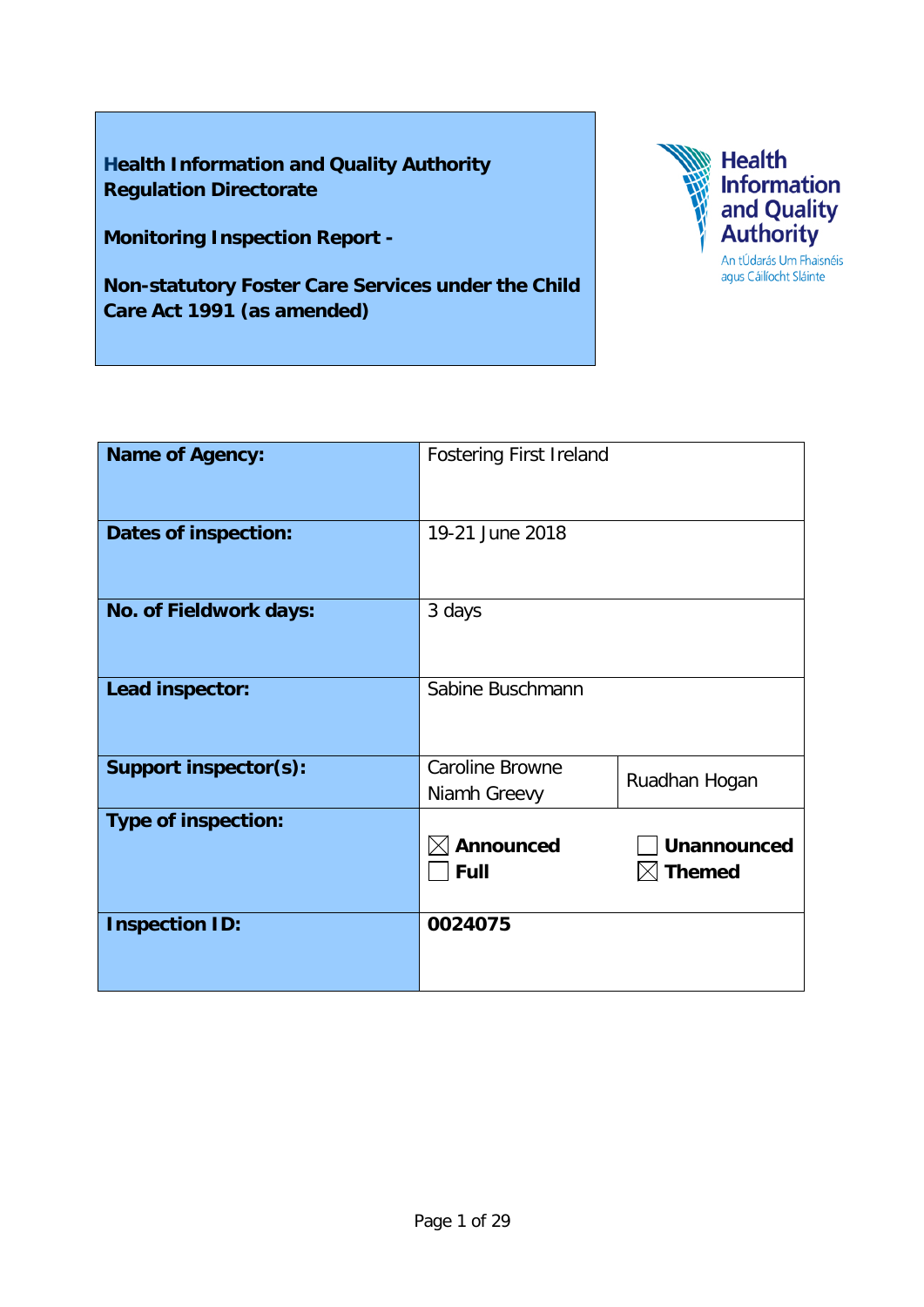# **About monitoring**

The purpose of monitoring is to safeguard vulnerable children of any age who are receiving foster care services. Monitoring provides assurance to the public that children are receiving a service that meets the requirements of quality Standards. This process also seeks to ensure that the wellbeing, welfare and safety of children is promoted and protected. Monitoring also has an important role in driving continuous improvement so that children have better, safer lives.

The Health Information and Quality Authority (HIQA) is authorised by the Minister for Children and Youth Affairs under Section 69 of the Child Care Act, 1991 as amended by Section 26 of the Child Care (Amendment) Act 2011 to inspect services taking care of a child on behalf of the Child and Family Agency (Tusla) including non-statutory providers of foster care.

In order to drive quality and improve safety in the provision of foster care services to children, the HIQA carries out inspections to:

- **Assess** if the service provider has all the elements in place to safeguard children and young people and promote their well-being while placed with their service
- **Seek assurances** from service providers that they are **safeguarding children**  through the mitigation of serious risks
- **Provide** service providers with the **findings** of inspections so that service providers develop action plans to implement safety and quality improvements
- **Inform** the public and **promote confidence** through the publication of the HIQA's findings.

Monitoring inspections assess continuing compliance with the regulations and Standards, can be announced or unannounced.

This inspection report sets out the findings of a monitoring inspection against the following themes:

| <b>Theme 1: Child-centred Services</b>         |  |
|------------------------------------------------|--|
| <b>Theme 2: Safe and Effective Services</b>    |  |
| <b>Theme 3: Health and Development</b>         |  |
| Theme 4: Leadership, Governance and Management |  |
| <b>Theme 5: Use of Resources</b>               |  |
| <b>Theme 6: Workforce</b>                      |  |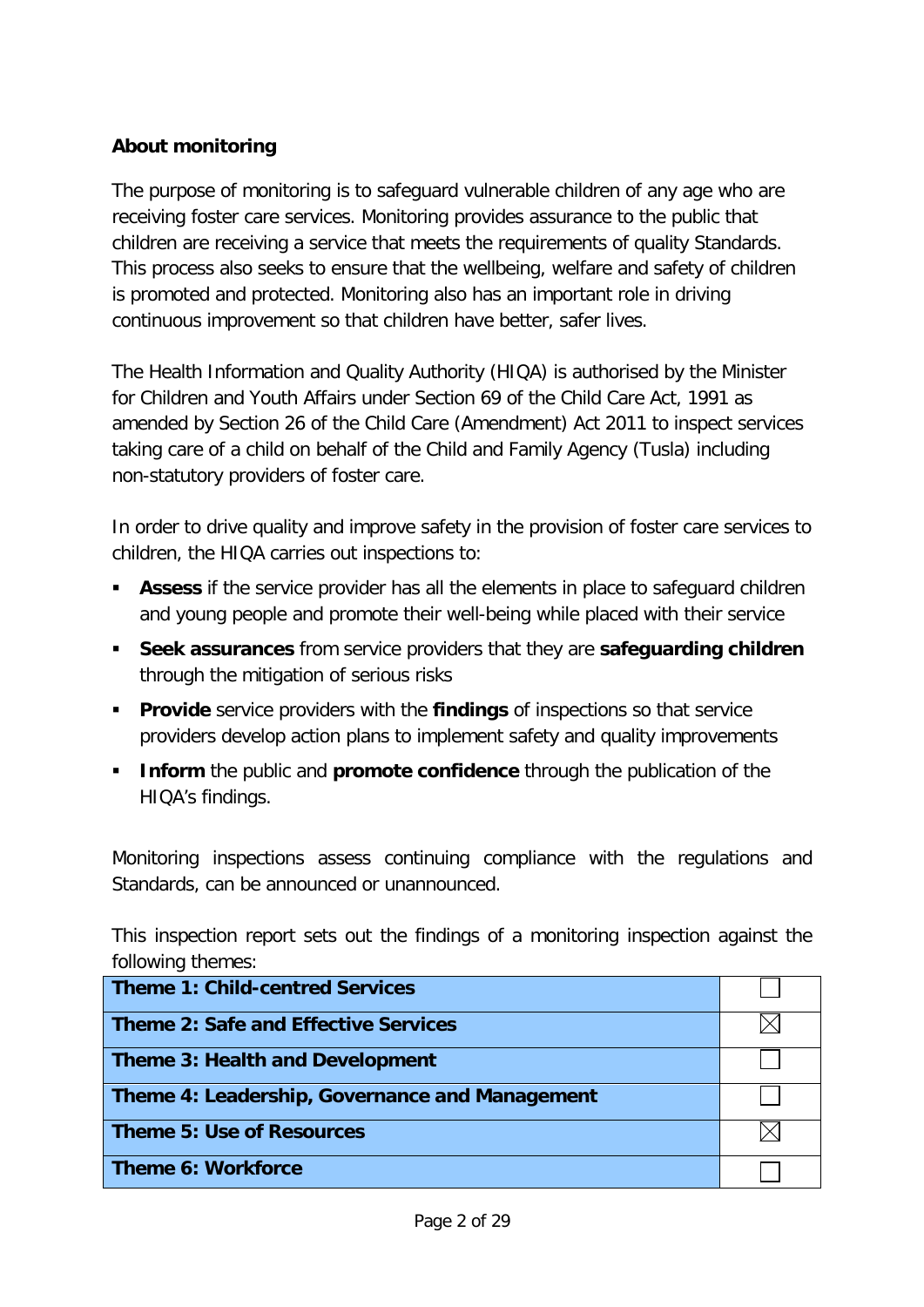# **1. Inspection methodology**

As part of this inspection, inspectors met with the relevant professionals involved in Fostering First Ireland and had discussions with foster carers. Inspectors observed practices and reviewed documentation such as case files, foster carers' assessment files, and relevant documentation relating to the areas covered by the theme. During this inspection, the inspectors evaluated the:

- **assessment of foster carers,**
- safeguarding processes,
- supervision, support and training of foster carers,
- **F** recruitment and retention of foster carers.

The key activities of this inspection involved:

- $\blacksquare$  the analysis of data,
- **EXEDENT** interviews with a director of the company and the business support manager,
- **EXTERGHTM** interviews with the two principal social workers, two team managers for the link social work team and the coordinator for the assessments,
- focus groups with foster carers and the link social work team,
- **•** review of the relevant sections of foster carers' files as they relate to the theme.

## **Acknowledgements**

HIQA wishes to thank the staff and managers of the service for their cooperation with this inspection, and foster carers who participated in focus groups with inspectors.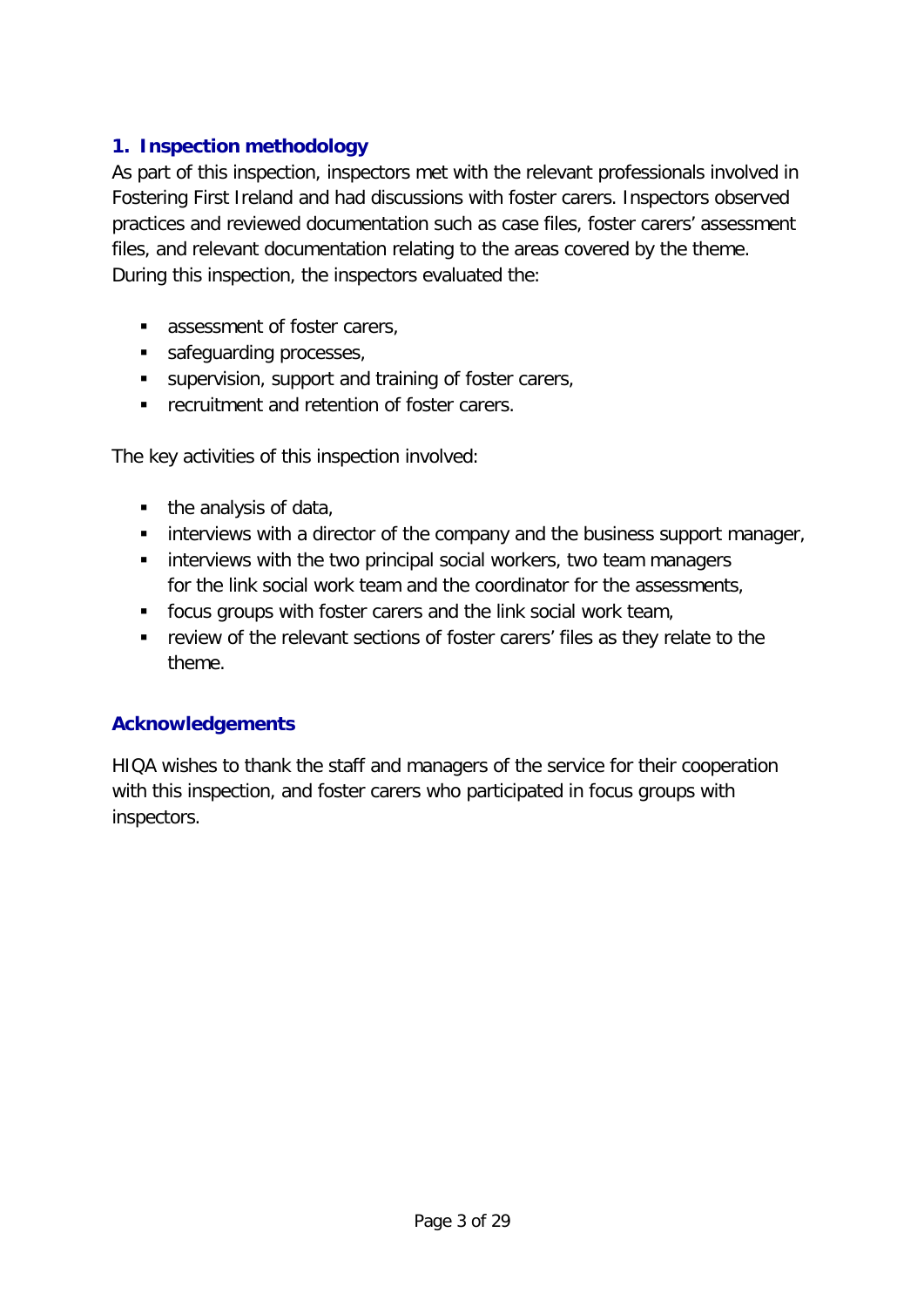# **2. Profile of the foster care service**

## **The Service Provider[1](#page-3-0)**

Fostering First Ireland provides a range of services including emergency, short-term, respite, general and specialist foster care placements. It has been in operation in Ireland since 2005 and receives referrals from all 17 Tusla areas. Fostering First Ireland is a social enterprise and is part of Key Assets – The Children's Services Provider, an international provider of children and family social services that operates in over 10 countries and whose parent organisation is Core Assets.

Fostering First Ireland was made up of one director who reports to the CEO of Key Assets Europe. She was supported in her role by two principal social workers and a business support manager. There were two principal social workers who oversaw different aspects of the service. A principal social worker for practice and compliance line managed two social work team leaders who in turn line managed the link social work teams. The education officer and the children's officer also reported to this principal social worker. A second principal social worker with responsibility for carer approvals had oversight of foster carer recruitment, the screening of potential foster carers, foster care assessments and foster care reviews. The finance, reception and placements functions were managed by the business support manager.

The service operated out of a Dublin office. At the time of inspection, 17 of the 24 full time staff were home based and the internal communication was facilitated through phone, video conferencing and meetings held in the Dublin office, along with various locations in other venues around the country.

According to the data returned to HIQA from Fostering First Ireland prior to the inspection, the service had 99 foster care households across the country that provided foster care placements for 120 children from across the Tusla service areas. Fostering First Ireland did not have a service level agreement for general foster carers. This was subject to on-going negotiations with Tusla and was unresolved since the last inspection in 2016.

The organisational chart in Figure 1 on the following page describes the management and team structure as provided by the service.

<span id="page-3-0"></span><sup>&</sup>lt;sup>1</sup> Based on information provided by Fostering First Ireland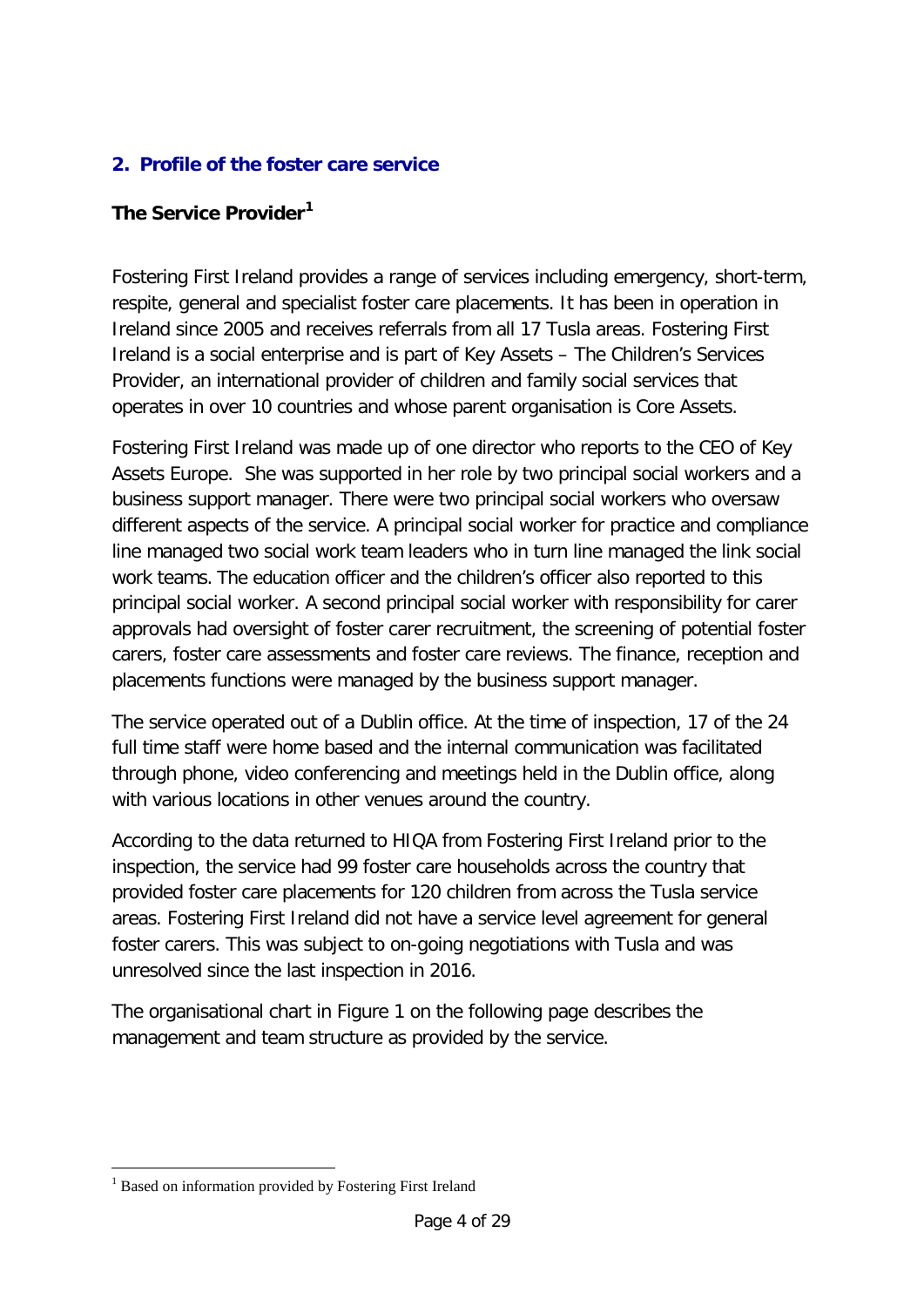# **Figure 1[2](#page-4-0) Organisational Chart:**



BSO = Business Support Officer<br>LSW = Link Social Worker PSW = Principal Social Worker

<span id="page-4-0"></span> <sup>2</sup> Provided by Fostering First Ireland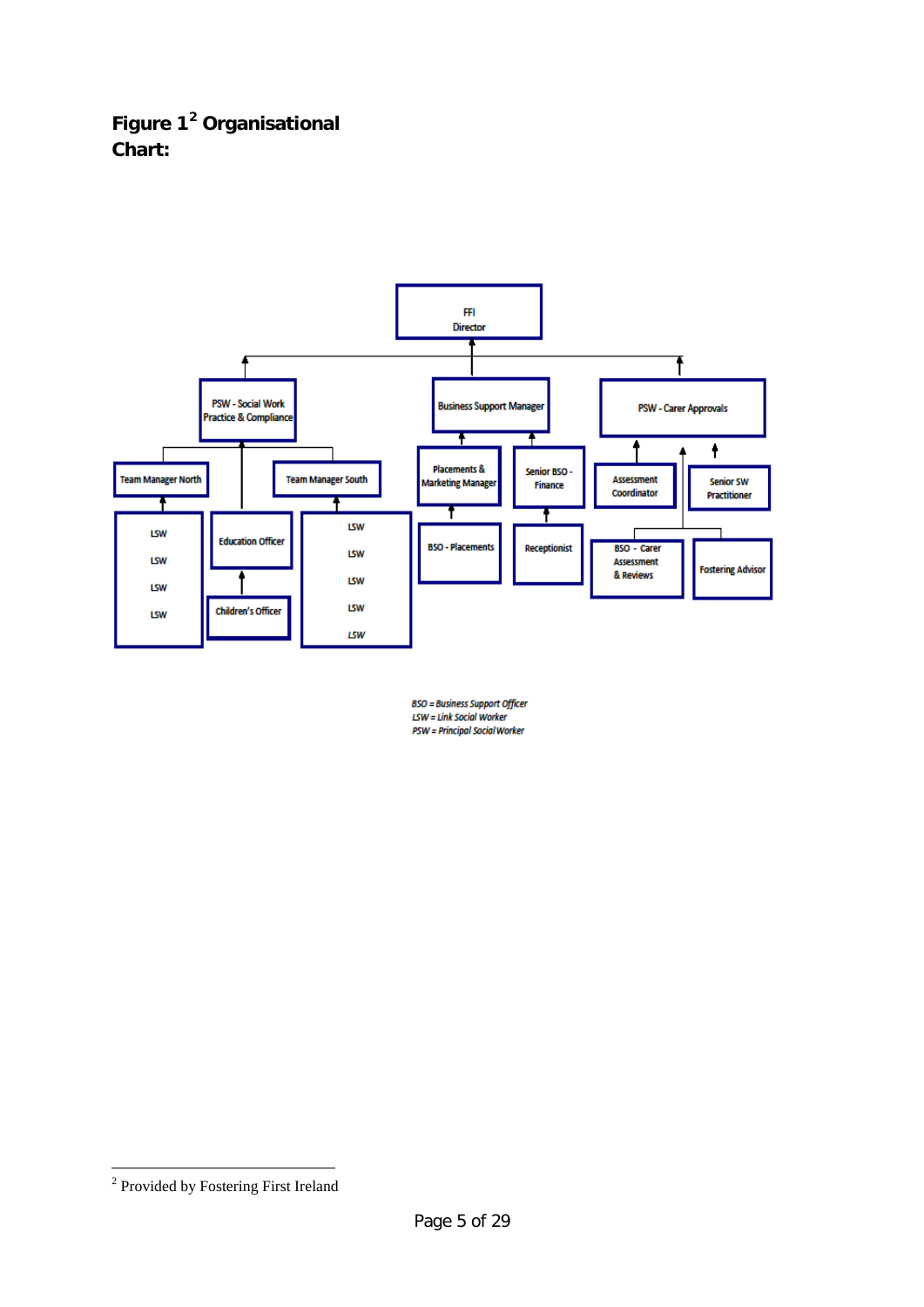# **Summary of inspection findings**

Child and family services in Ireland are delivered by a single dedicated State Agency – The Child and Family Agency (Tusla) – which is overseen by the Department of Children and Youth Affairs. The Child and Family Agency Act 2013 established the Child and Family Agency with effect from 1 January 2014.

Tusla have responsibility for delivering a range of services and care placements for children. While Tusla promote statutory foster care services they also contract private agencies to deliver non-statutory foster care services on their behalf.

Tusla retain their statutory responsibilities to children placed with these services and approve the foster carers through their foster care committees. The foster care agency is required to adhere to relevant standards and regulations when providing a service on behalf of Tusla. Both services are accountable for the care and wellbeing of children.

Private foster care services are monitored by the Child and Family Agency. Fostering First Ireland provided annual data, reports on individual children in their care, and updates on assessments being carried out on behalf of the Child and Family Agency.

This report reflects the findings of the thematic inspection, relating to six standards including, safeguarding, assessment and approval, supervision and support, training, reviews, and recruitment and retention, which are set out in Section 5 of this inspection report. The provider is required to address a number of recommendations in an action plan attached to this report.

In this inspection, HIQA found that of the six national standards assessed:

- five standards were compliant
- one standard was substantially compliant.

This was the second inspection of Fostering First Ireland by HIQA, the first having taken place in 2016. The service was well-resourced, well managed and there was good oversight to ensure that children were protected and that foster carers were well-supported.

There was good practice in relation to the support provided to foster carers. Each foster care household had an allocated fostering link social worker, who visited regularly, was in weekly communication with them, and provided good supervision and support. Specialist support to foster carers and children in care was provided by two therapists and an educational officer and carers could avail of a respite service. The majority of foster carers attended a monthly support group that was facilitated and supported by a link social worker. Foster carers were facilitated to become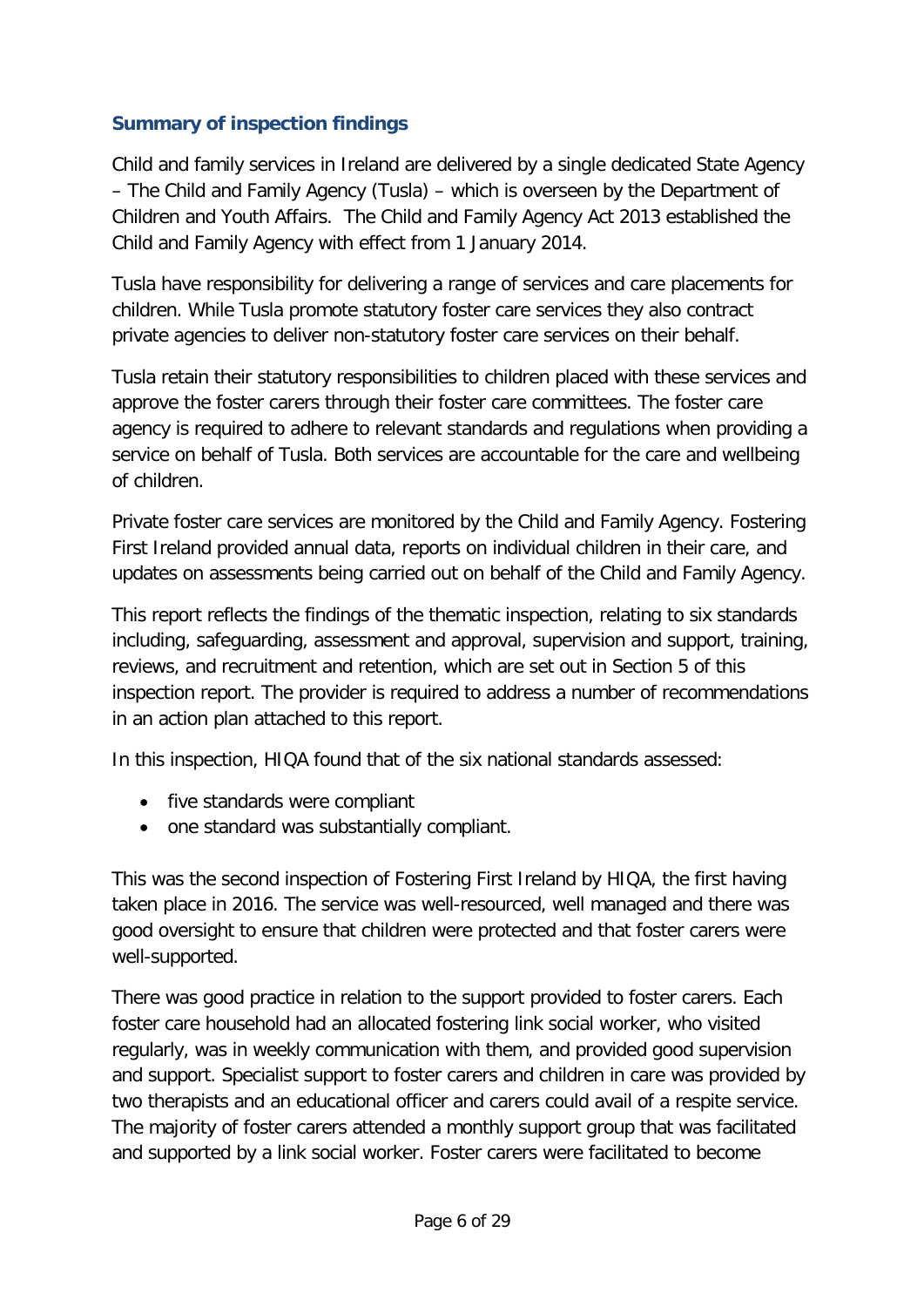members of a national organisation for foster carers. There was also a dedicated out-of-hours service available to foster carers.

Foster carers reviews were completed in a timely manner in line with the standards and additional reviews took place, following allegations or concerns. Reviews were detailed and review reports were comprehensive and of good quality.

The service held a yearly internal review/appraisal of foster carers as a monitoring tool of foster carer's continued capacity to provide good care to children.

The service was committed to the recruitment and retention of foster carers. There were sufficient resources to deal with applications from prospective foster carers.

Safeguarding arrangements included regular An Garda Síochána (Garda) vetting for foster carers and adults who had significant contact with the children in care. Each foster care household had a safe care policy which was reviewed regularly. A system of at least one unannounced visit per year to foster care households was also in place.

Allegations, serious concerns and complaints were well-managed and appropriate action was taken to safeguard children. However, inspectors found through a review of complaints that one complaint was categorised incorrectly. In addition, there were some delays in relation to the investigation of allegations and the service did not have a mechanism in place to escalate cases that were not being followed up in a timely manner by Tusla. 98 foster carer households were trained in Children First (2017) and policies on child protection and complaints were up-to-date.

Assessments of prospective foster carers were comprehensive, completed in a timely manner and there was good oversight by the management team. There was a clear process for the approval of foster carers by the relevant foster care committee.

All foster carers received foundational training before their approval as foster carers and there was a programme of regular training events in place for all foster carers. Foster carers were well-informed about the training schedule and all foster carer's file contained training records. Foster carers were expected to attend seven core modules of training in the first year after approval and continue with on-going training thereafter. In addition, the service facilitated training in different parts of the country and made use of online training and training in the foster carer's home.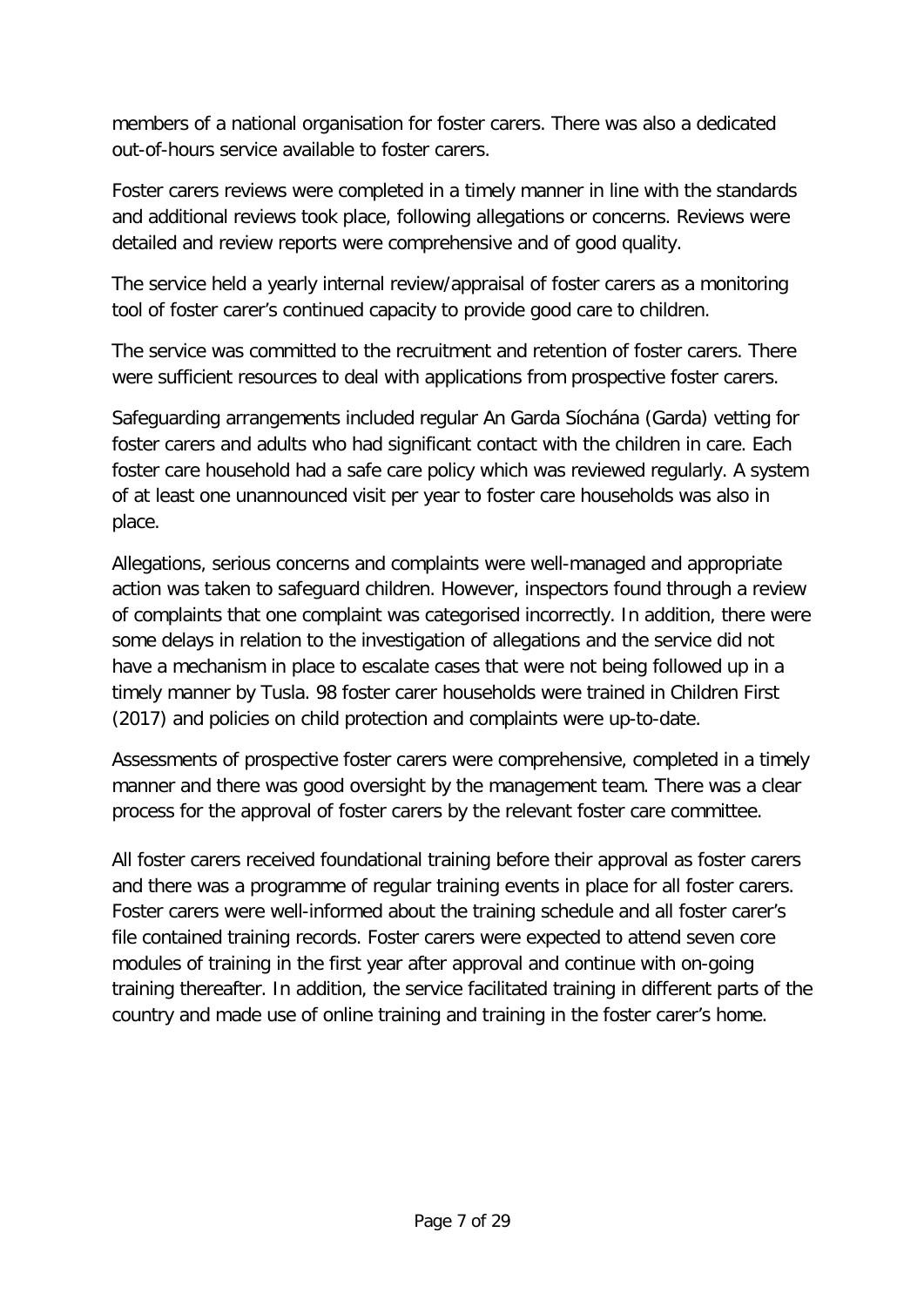# **3. Summary of judgments under each standard and or regulation**

During this inspection, inspectors made judgments against the National Standards for Foster Care. They used four categories that describe how the national standards were met as follows. We will judge a provider to be compliant, substantially compliant or non-compliant with the regulations and or national standards. These are defined as follows:

**Compliant**: a judgment of compliant means that no action is required as the provider or person in charge (as appropriate) has fully met the standard and is in full compliance with the relevant regulation.

**Substantially compliant:** a judgment of substantially compliant means that some action is required by the provider or person in charge (as appropriate) to fully meet a standard or to comply with a regulation.

 **Non-compliant**: a judgment of non-compliance means that substantive action is required by the provider or person in charge (as appropriate) to fully meet a standard or to comply with a regulation.

| <b>National Standards for Foster Care</b>              | <b>Judgment</b>         |  |
|--------------------------------------------------------|-------------------------|--|
| <b>Theme 2: Safe and Effective Services</b>            |                         |  |
| <b>Standard 10: Safeguarding and child protection</b>  | Substantially compliant |  |
| <b>Standard 14a: Assessment and approval of foster</b> | Compliant               |  |
| carers                                                 |                         |  |
| Standard 15: Supervision and support                   | Compliant               |  |
| <b>Standard 16: Training</b>                           | Compliant               |  |
| <b>Standard 17: Reviews</b>                            | Compliant               |  |
| <b>Theme 5: Use of Resources</b>                       |                         |  |
| <b>Standard 21: Recruitment and retention of an</b>    | Compliant               |  |
| appropriate range of foster carers                     |                         |  |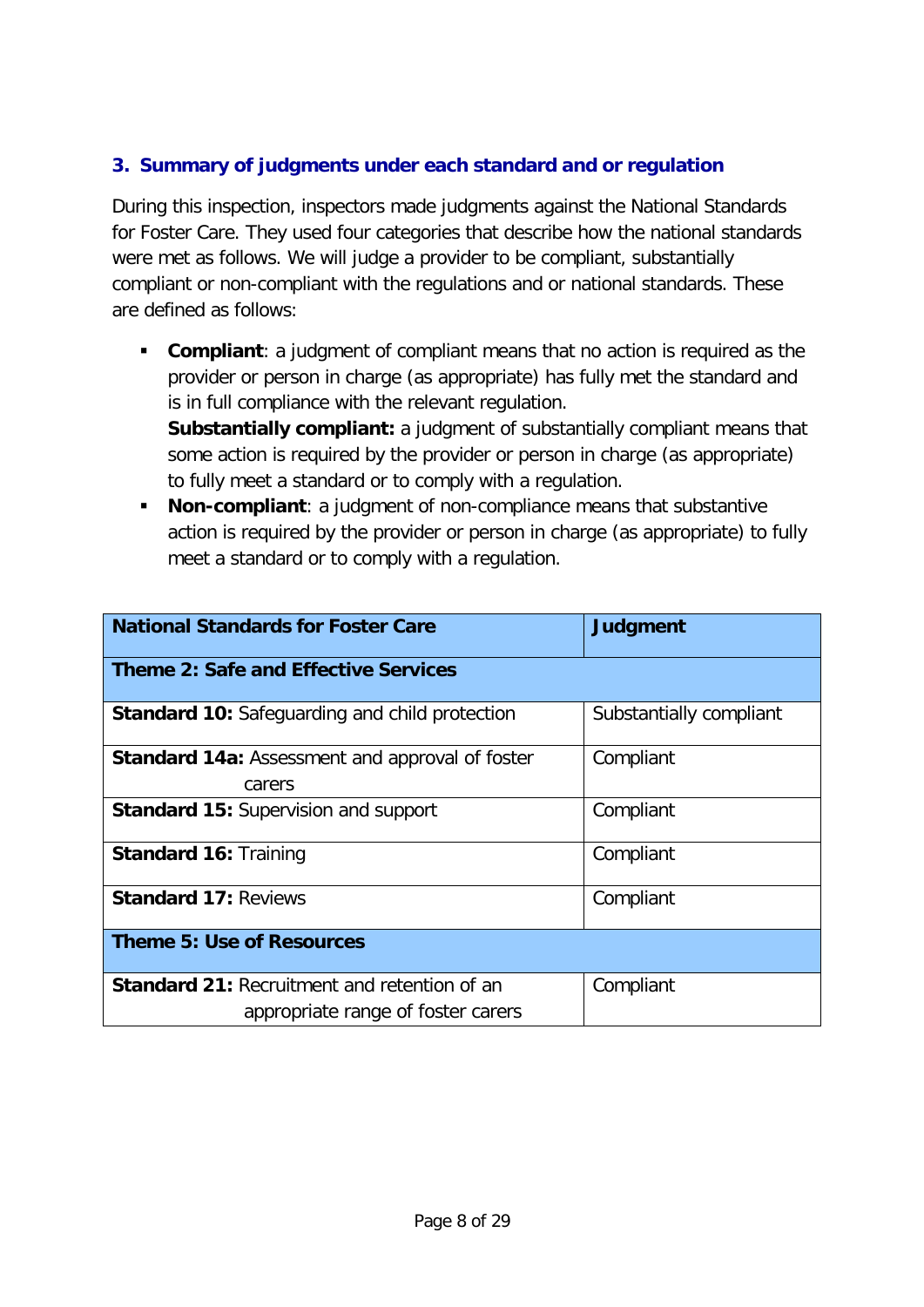# **4. Findings and judgments**

#### **Theme 2: Safe and Effective Services**

Services promote the safety of children by protecting them from abuse and neglect and following policy and procedure in reporting any concerns of abuse and or neglect to the relevant authorities. Effective services ensure that the systems are in place to promote children's welfare. Assessment and planning is central to the identification of children's care needs. In order to provide the care children require, foster carers are assessed, approved and supported. Each child receives the supports they require to maintain their wellbeing.

#### **Standard 10: Safeguarding and child protection**

Children and young people in foster care are protected from abuse and neglect.

#### **Summary of inspection findings under Standard 10**

Allegations and serious concerns were well managed by Fostering First Ireland and children were safe and protected from abuse and neglect. Inspectors reviewed the provider's policy on managing allegations against foster carers and found that it followed the requirements set out in Children First: National Guidance for the Protection and Welfare of Children 2017 and the Children First Act 2015.

Data provided by the service showed that there were three allegations and serious concerns against foster carers in the 12 months prior to the inspection. Inspectors reviewed all three allegations in detail and found that that they received an appropriate response and were categorised correctly. Fostering First Ireland reported allegations and serious concerns to Tusla. There was evidence of good communication and collaboration between Fostering First Ireland and the children's social workers. When Fostering First Ireland had responsibility for investigating concerns that did not require intervention by Tusla, these were carried out quickly to ensure that children were safe and protected.

There was evidence that the foster care committee was notified of all allegations and serious concerns. Notification forms were signed by social workers from both Fostering First Ireland and social workers from Tusla. However, there were some delays in waiting for notification forms to be returned by Tusla social workers which led to some completed notifications not being forwarded to the foster care committee within the appropriate timeframes. In addition, the provider did not notify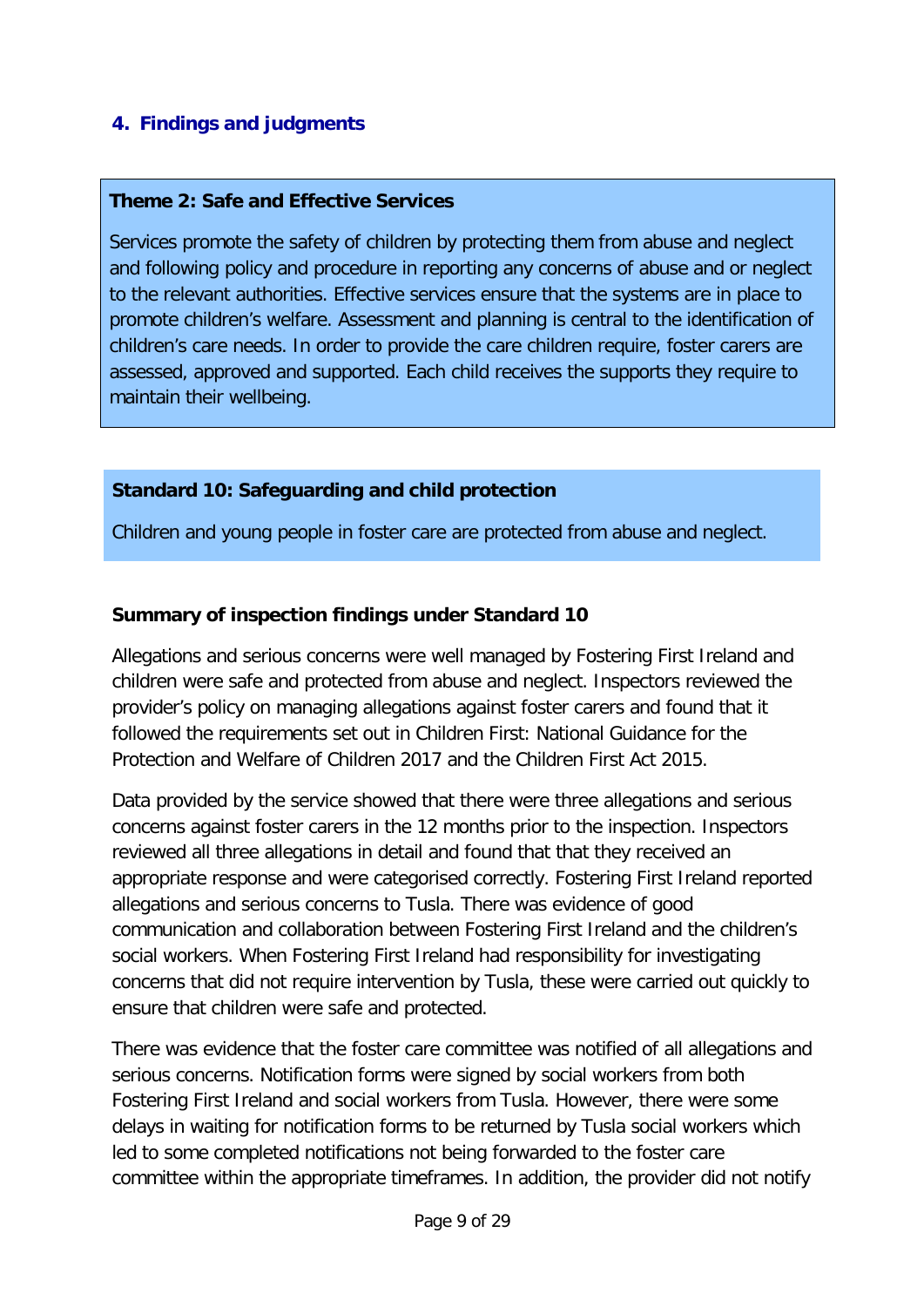the monitoring officer when allegations or serious concerns had been made as required.

Fostering First Ireland maintained good oversight of allegations and serious concerns. A principal social worker was the designated liaison person for child protection. She maintained the child protection log, a monitoring and oversight system for the progress of allegations and concerns that included the details of all key elements of the process and the outcome. Link workers notified managers of allegations and concerns in writing. Inspectors reviewed minutes of senior management meetings and found that all allegations and serious concerns were communicated to the senior management team and were a standing item on the agenda of all management meetings.

However, the monitoring and oversight system did not trigger actions when something on the system was delayed or drifted and as a result issues that needed to be raised with Tusla were not always escalated in a timely manner. For example, a Tusla foster care committee chair requested an outcome letter for an allegation in January 2018. While the principal social worker of Fostering First Ireland had requested this outcome letter in May 2017 the issue was not escalated further and was still outstanding at the time of the request in January 2018.

Statutory responsibility for the investigation of allegations lay with Tusla. Inspectors found that there were delays in processing allegations/serious concerns when they were deemed to have met the threshold for child protection intervention by Tusla. In two out of three allegations reported to Tusla, strategy meetings did not always take place in a timely manner and the records of strategy meetings did not always reflect how decisions were reached. While this was outside the control of Fostering First Ireland, there was no formal escalation process in place to address delays in Tusla's response to reported concerns. Inspectors brought this to the attention of the director and the principal social worker who was also the designated liaison person during the inspection. Following the inspection, Fostering First Ireland developed an escalation policy and advised inspectors that the policy had been implemented.

There were a number of good safeguarding practices in place for foster carers. Fostering First Ireland had implemented their own comprehensive safeguarding statement in line with the Children First Act 2015 and Children First: National Guidance on the Protection and Welfare of Children (Children First) (2017). The foster carers handbook provided information and guidance to foster carers on how to manage allegations and serious concerns and their responsibilities as mandated persons. Each foster care family had their own safe care policy, which was a detailed account of the family rules around keeping the children in care, the foster carers and their own children safe. The safe care policy was reviewed at foster carers reviews and when there was a new placement of a child. In addition, in order to ensure that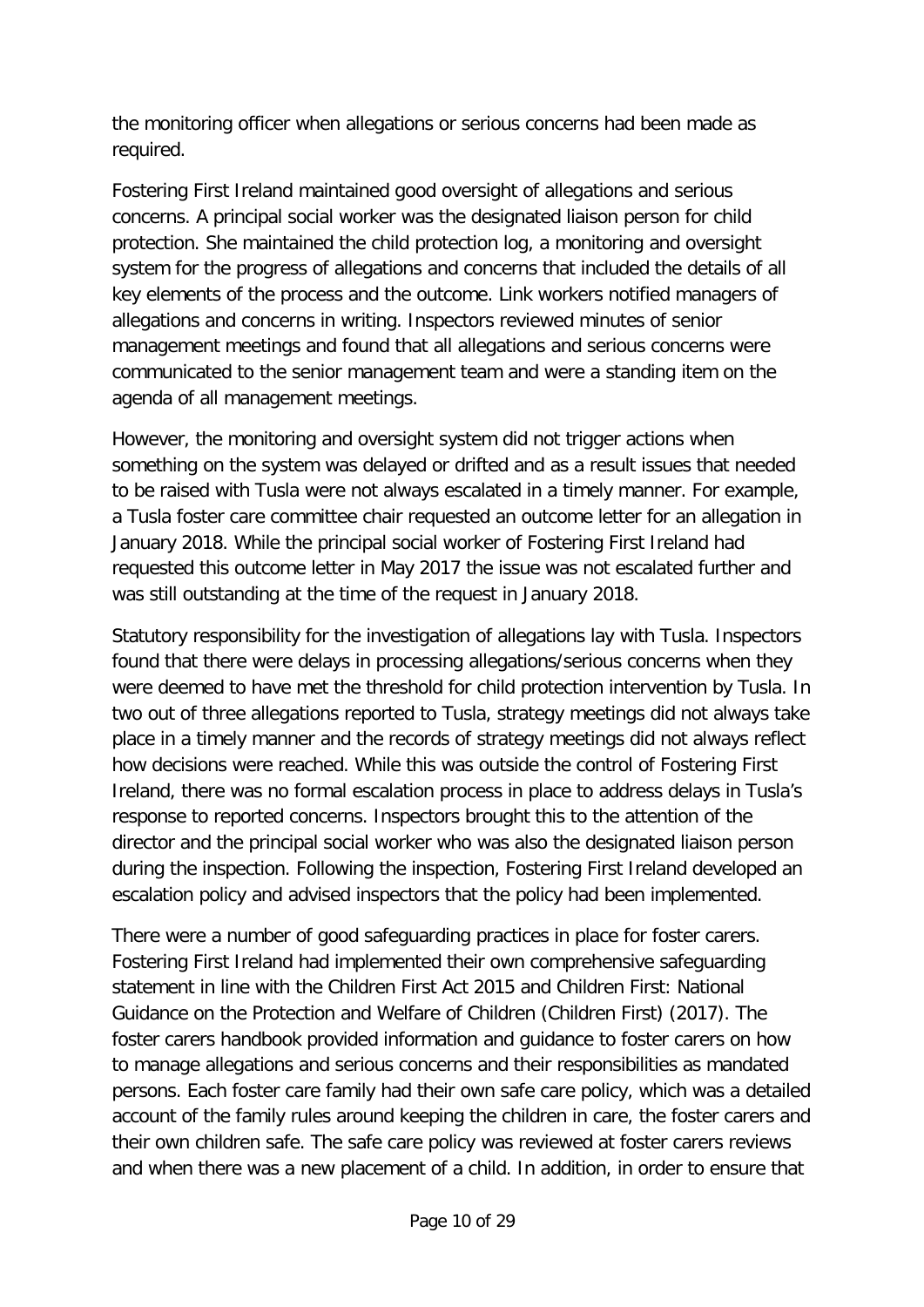foster carers were meeting their responsibilities, the provider ensured that one visit a year either by the link social worker or a member of the management team was unannounced.

The service had an effective system in place for updating Garda vetting for foster carers and other relevant persons every three years. An administrator maintained a data base for this purpose and alerted all link social workers when their updates were due. Data submitted prior to the inspection showed that all foster carers and relevant others had Garda vetting and all except six had been updated within three years. The foster carers, whose updated vetting was outstanding, were on hold and were not actively fostering.

Fostering First Ireland had a complaints policy and the details of this were made available to foster carers in their foster carer handbook. Complaints were managed well by the area and addressed appropriately. Data received prior to the inspection showed that 13 complaints had been made against foster carers in the 12 months prior to the inspection and two complaints had been made by foster carers during that time. Inspectors sampled seven out of 13 complaints and found six were correctly categorized and addressed appropriately. However, one record which was categorised as a complaint was in fact a serious concern and was not managed in line with the provider's policy on managing allegations and serious concerns.

Inspectors found evidence that all complaints were discussed with foster carers and that outcomes were clearly recorded on foster carer's files. A principal social worker had oversight of all complaints and maintained a complaint log. From a review of files inspectors found that as part of the induction process all children placed with foster carers received a copy of the complaints procedure. In addition link social workers met with children in foster care placements and discussed with them how to make a complaint which was recorded in the foster carers file.

There was a policy in place on protected disclosure (whistle blowing). Staff and managers told inspectors that staff felt confident in raising any concerns they might have.

All foster carers received training on Children First (2011) and safeguarding policies as part of the foundational training before they were approved. Foster carers attending a focus group told inspectors that training in Children First was mandatory and that they were aware of their role and responsibilities as mandated persons under the Children First Act (2015). The principal social worker had oversight of training and maintained a record of attendance at training through the use of a monitoring and oversight system. This was an electronic spread sheet that contained all the relevant information about foster carers training attendance and was updated regularly. Inspectors reviewed the electronic spread sheet on Children First (2017) training and found that 98 out of 99 foster care households had completed the e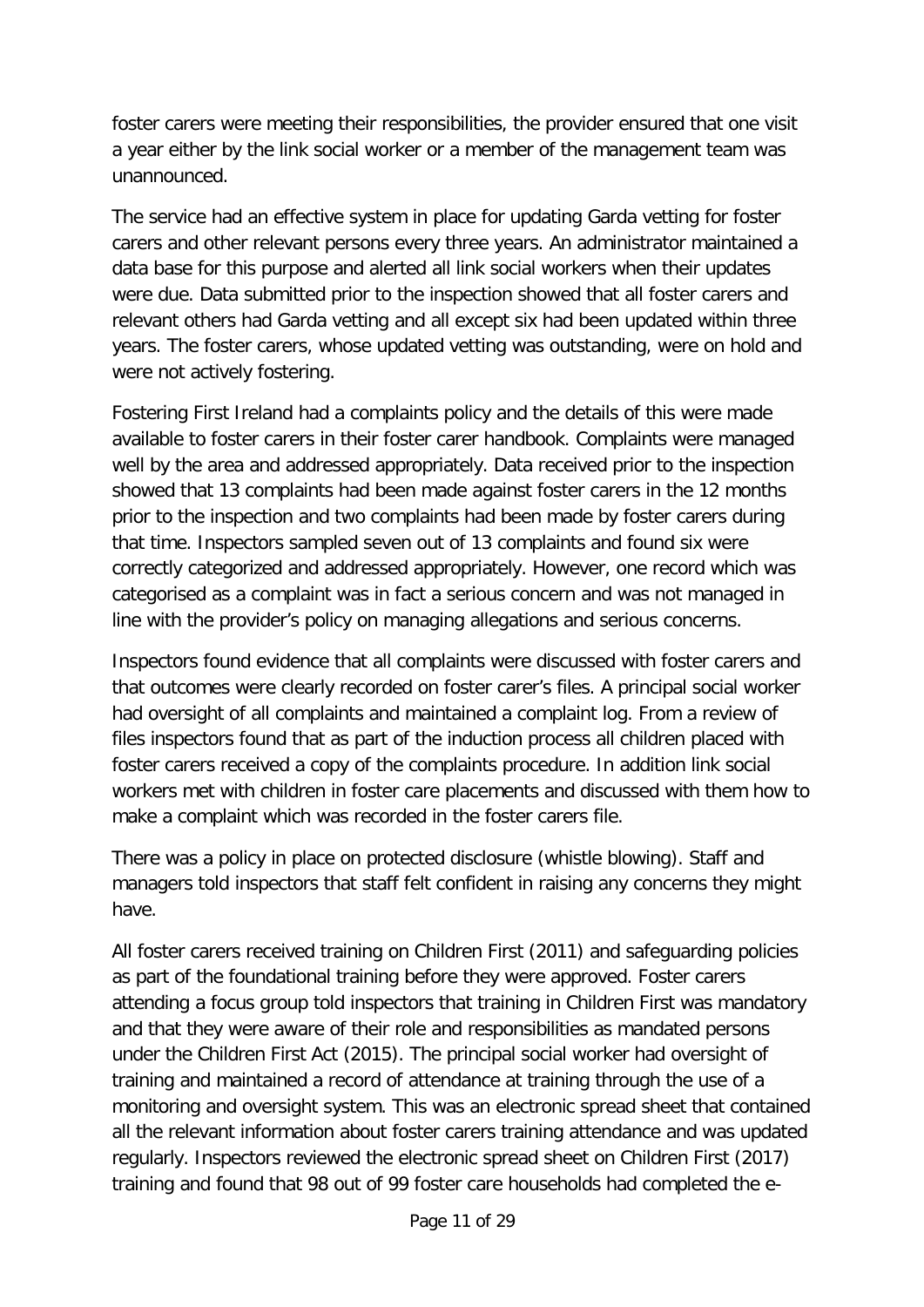learning module and appropriate arrangements were in place for the remaining carers to complete the training. In addition training records for the completion of the training were held on foster carers file. Fostering First Ireland provided a comprehensive training programme throughout the year to foster carers and inspectors found that Children First training and mandatory reporting for foster carers was offered every month in different locations in Ireland.

## **Judgment: Substantially compliant**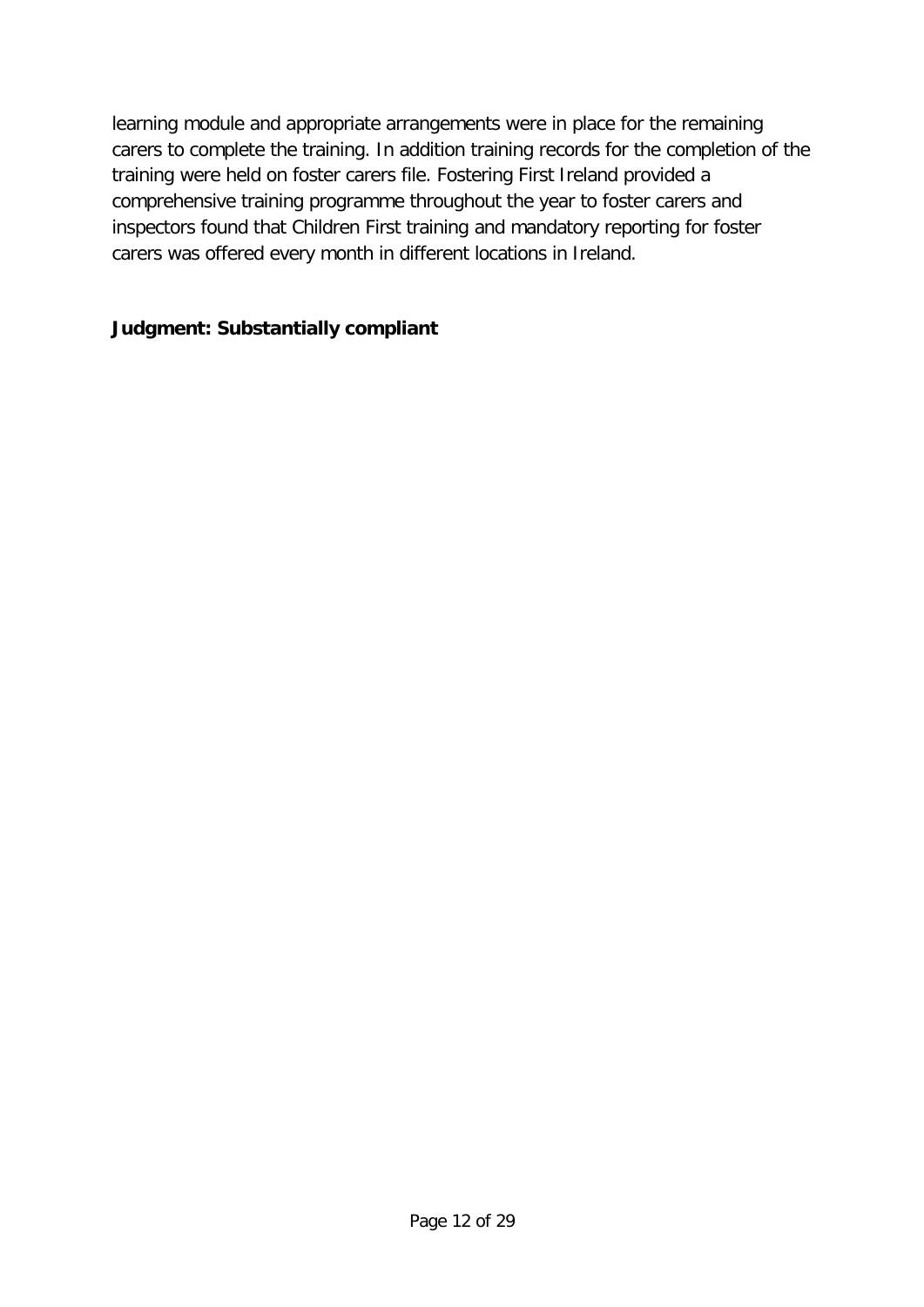### **Standard 14a: Assessment and approval of non-relative foster carers**

Foster care applicants participate in a comprehensive assessment of their ability to carry out the fostering task and are formally approved by the health board<sup>[3](#page-12-0)</sup> prior to any child or young person being placed with them.

## **Summary of inspection findings under Standard 14a**

There was a written policy on the assessment and approval of foster carers and there was detailed guidance for the social workers carrying out the assessments. Assessments were carried out by independent social workers employed on a contractual basis by the provider, for the sole purpose of carrying out foster care assessments. The assessment coordinator and principal social worker had oversight of all completed assessments for the purpose of quality assurance.

Data provided by Fostering First Ireland showed that 11 general foster carers were assessed and approved in the 12 months prior to the inspection and inspectors reviewed a sample of four assessments of foster carers who had been approved during that time. In addition, 13 assessments were in progress at the time of inspection. Inspectors found that the four assessments sampled were detailed, comprehensive and of good quality. There was evidence that the assessing social worker visited the family home and interviewed prospective foster carers several times, including individual and joint interviews, and also met with birth children of the foster carers. The assessments provided a comprehensive in-depth analysis of the foster carers' ability to provide good quality care to children and included key areas such a previous history, training needs, employment, education and why foster carers wanted to foster children. The files sampled contained all of the documentation for approval, including references, medical assessments, garda vetting, health and safety checks and child protection checks. Each file contained a copy of a generic foster care agreement between the foster carers and Fostering First Ireland service.

There was good oversight of the assessment process by the assessment co-ordinator who supervised the assessing social worker and oversaw the quality of the assessments. The provider held recruitment and assessment meetings every two months where assessments were discussed in detail and these meetings were used as an additional oversight system to ensure timely completion of assessments.

<span id="page-12-0"></span><sup>-</sup><sup>3</sup> These services were provided by former health boards at the time the standards were produced. These services are now provided by the Child and Family Agency (Tusla).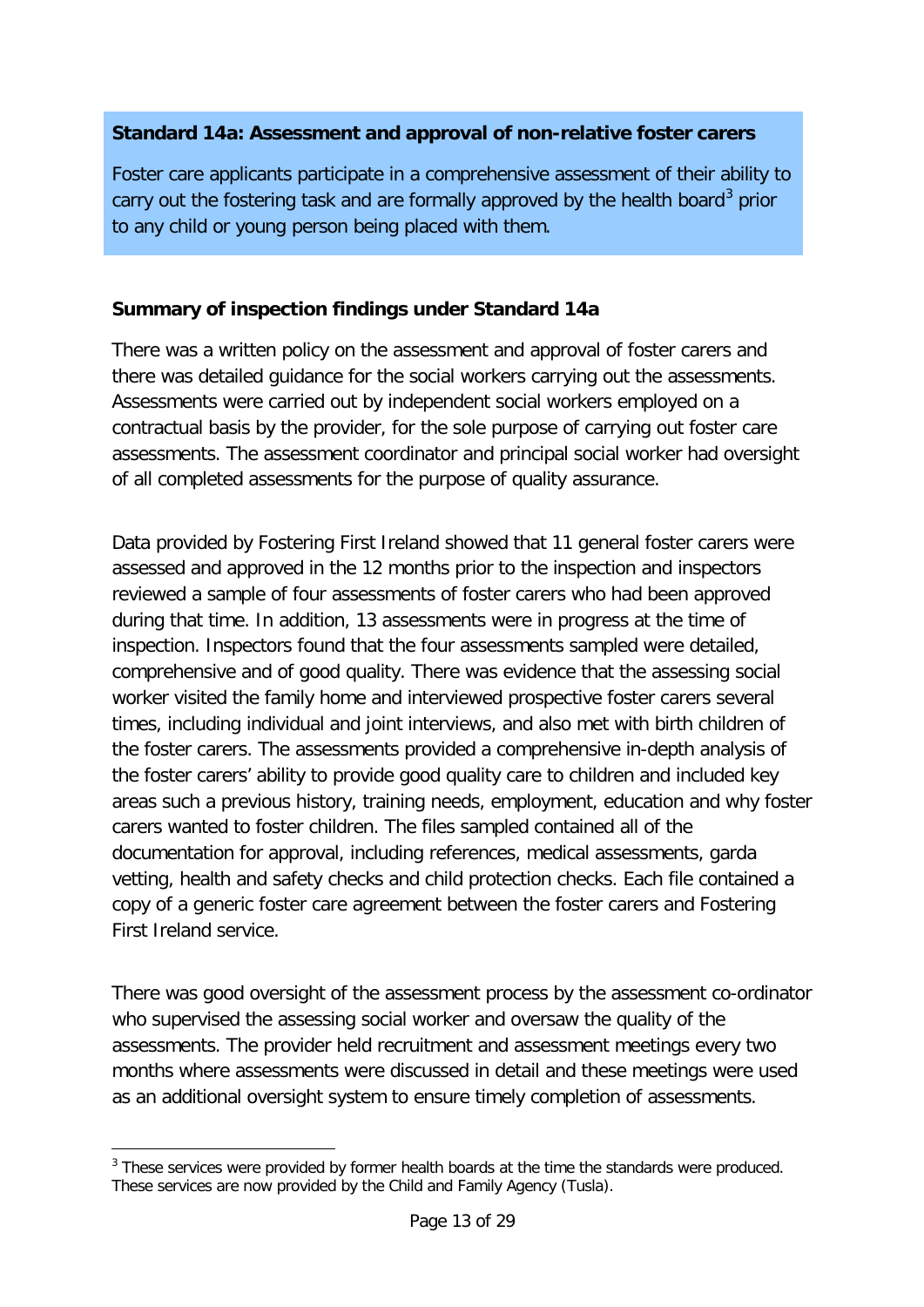When an assessment was completed and quality assured by the assessment coordinator, it was reviewed by the principal social worker who maintained a monitoring and oversight system for all assessments. This system was used as a supervision tool and a tracker of progress. The assessment coordinator and the assessing social worker discussed the assessment in face to face supervision, emails and phone calls. A midway meeting was held to discuss timelines and progress and issues that may delay the assessment process. Inspectors found that all four assessments were completed within the timeframe of 16 weeks, as required by regulations.

Fostering First Ireland also conducted relative fostering assessments on behalf of Tusla. The agency had contracted 43 assessing social workers to complete these assessments and the assessment co-ordinator maintained oversight of the quality of these assessments. Data provided by Fostering First Ireland indicated that three relative foster carers were assessed in the 12 months prior to the inspection. A further 13 foster carers were undergoing assessments.

There was a clear process for the approval of foster carers. Foster carers were afforded the opportunity to read and comment on their assessment reports. Assessment reports were then presented to the relevant foster care committee which operated within the foster carer's local area. The assessing social worker attended the foster care committee meeting when their assessments were being discussed. Foster carers were notified in writing by the chair of the foster care committee of the decision in relation to their approval as foster carers.

There was a process in place for foster carers transferring from another service into Fostering First Ireland. Data provided by the service to inspectors indicated that only one foster care household had transferred over to Fostering First Ireland in the 12 months prior to the inspection. Inspectors reviewed this file and found that this process was not followed as they did not obtain the full fostering file from the previous provider. This meant that Fostering First Ireland did not have the full history of the foster carer.

Inspectors were informed that individual foster care contracts for each child were completed by the placing social worker of the child and while inspectors did not see copies of those on foster carers file, inspectors were told that they were kept on the children's files.

#### **Judgment: Compliant**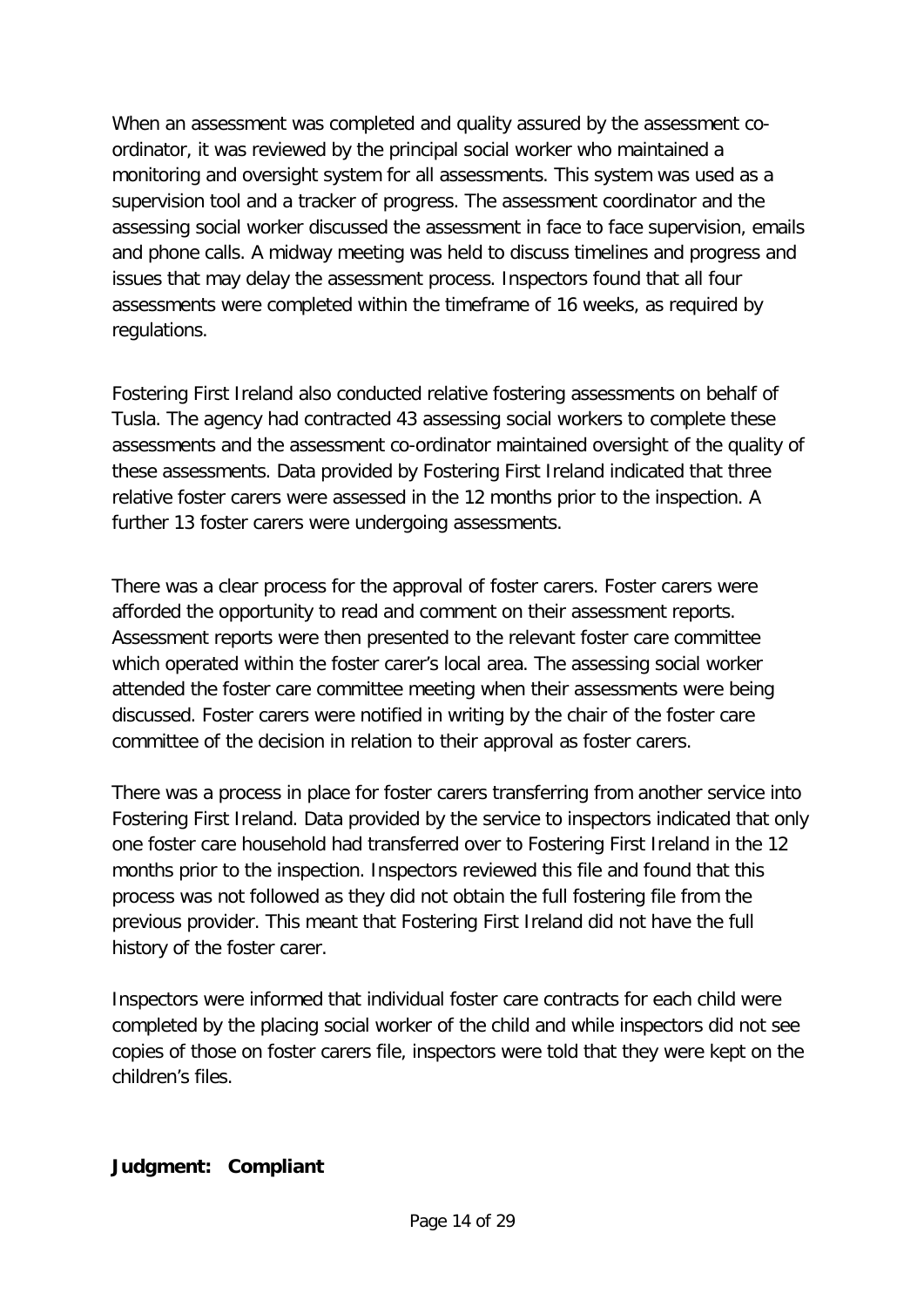## **Standard 15: Support and Supervision**

Approved foster carers are supervised by a professionally qualified social worker. This person, known as the link worker, ensures that foster carers have access to the information, advice and professional support necessary to enable them to provide high-quality care.

Data provided by the area prior to the inspection indicated that all foster carers had an allocated link social worker and inspectors found that to be the case. The fostering team comprised of nine link social workers and two team managers. As a national service, the two teams provided support to foster carers across the entire country. From a review of foster carers files and interviews with link social workers, there was evidence that all link social workers were in regular contact with the foster carers allocated to them. Link workers provided a variety of supports, including training, the sourcing of respite when required, facilitating monthly support groups as well as monthly home visits in accordance with the service's supervision policy. These supports were evidenced on file and were set out in the service's policy and procedures for support and supervision of foster carers.

There was evidence of good formal supervision of foster carers in line with the service's policy and procedures for support and supervision of foster carers. This policy described the minimum level of supervision which was expected to be afforded to foster carers by link social workers. Inspectors found good practice in all 14 files that were sampled. A supervision contract was in place on all files which set out the frequency, duration and content of supervision and support visits between foster carers and link workers. A formal supervision template was used to record supervision visits. These templates included key components of good supervision, such as the needs of carers, the needs of their family and the needs of the children in their care. Inspectors found comprehensive supervision records that described issues that were discussed. Records also included follow-up actions and identified who was responsible for this action, indicating that foster carers received good supervision from their link workers.

Inspectors found that there were good supports available to foster carers caring for children with complex needs. Fostering First Ireland had a therapeutic team, consisting of two part-time therapists that provided additional support to foster carers, the link social workers and to biological children of carers. There was evidence that the therapeutic team provided a wide range of services, including behavioural supports, critical incident debriefing and support after a placement break down. In addition, the therapists provided formal training as part of the induction process, on-going training as well as support for birth children and support to link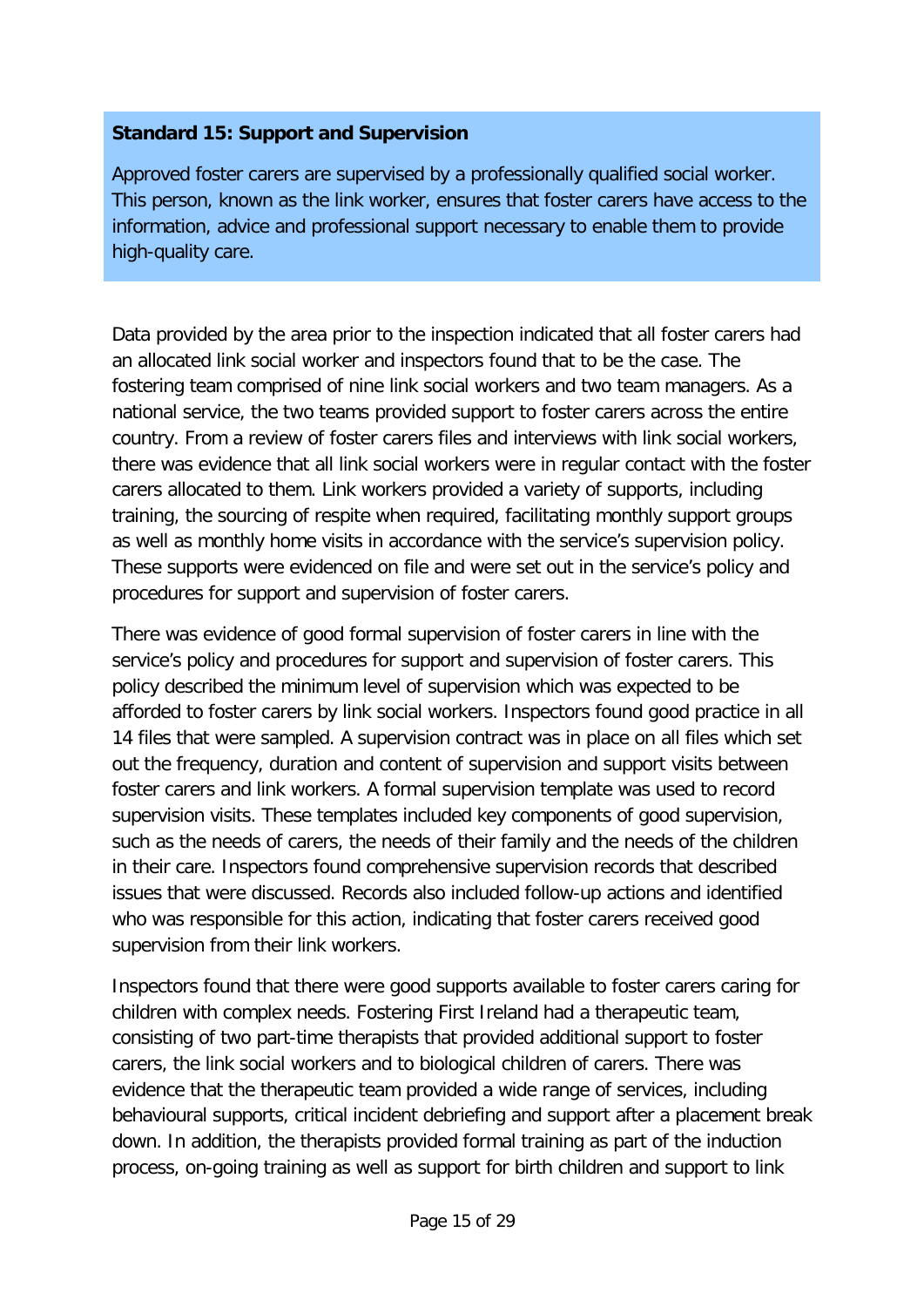social workers in their role. Foster carers told inspectors that they were provided with good quality support and supervision. From the review of files inspectors found that all foster carers met the therapists as part of the induction process.

All of the 14 files reviewed by inspectors showed clear evidence of comprehensive, detailed case notes and discussions on what extra support for foster carers was required. Inspectors found evidence of respite arrangements for children with complex needs, as well as professionals meetings, regular phone calls and extra home visits to support foster carers.

Link social workers and managers told inspectors that link social workers were supervised regularly by their team manager who provided support and had oversight of their work with foster carers. However, inspectors sampled 14 foster carer's files and found that they did not hold link social worker case supervision records. Inspectors were told that all case supervision records were held on the confidential staff files and that major decisions were recorded on a case decision template which were found on four of the files.

There were foster care support groups available to foster carers around the country that were facilitated by link social workers and attendance was part of the contractual agreement with the foster carer. While the attendance was not mandatory link social workers told inspectors that carers were expected to attend.

Fostering First Ireland provided a number of opportunities for foster carers to meet and support each other. Three social events were organised each year for foster carers and their families. Foster carers were recognised for achievements and received cards on birthdays and other relevant occasions. Regular training events were organised and they included opportunities for foster carers to meet and to share issues of interest and concern. Link social workers told inspectors that foster carers were encouraged to join a national foster carers' association to provide foster carers with an additional source of information, training and support. The details of the organisation were also outlined in a foster carer's handbook.

Twenty-four hour support was accessible to foster carers. This service was operated by link social workers and the team managers on a rotational basis, and was available to foster carers for advice and support when the office was closed, including at weekends. A foster carers' handbook provided information on the on-call service and contained useful advice for foster carers on a range of issues. Foster carers who spoke with inspectors said that they were very satisfied with the out-ofhours service and that they received a high level of support from Fostering First Ireland.

#### **Judgment: Compliant**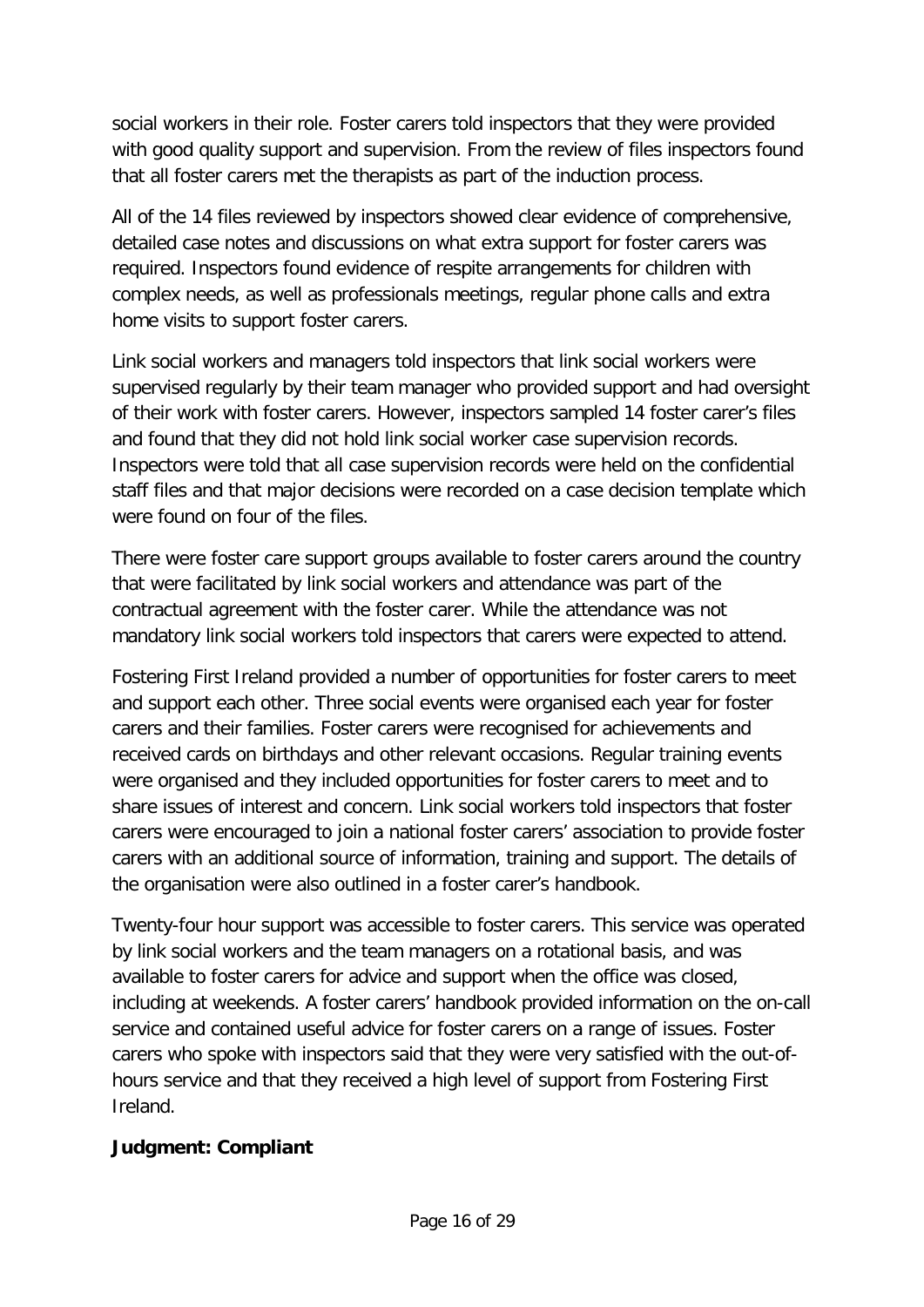# **Standard 16: Training**

Foster carers participate in the training necessary to equip them with the skills and knowledge required to provide high-quality care.

## **Summary of inspection findings under Standard 16**

Fostering First Ireland had a training strategy in place and the service was committed to the provision of good quality training for its foster carers.

Inspectors reviewed the training strategy and found it included a comprehensive training needs assessment of all carers a month after approval. Link social workers developed a personal professional development plan (PPDP) with all foster carers that provided a framework for supporting the learning and development of foster carers. Inspectors sampled management meeting minutes and found that the training strategy was reviewed regularly, to ensure the training provided met the changing needs of children and foster carers. The three yearly foster carer review process and the internal yearly appraisals informed the personal professional development plan to identify gaps, needs and what supports foster carers required to provide a high standard of care to children. From the review of foster carers' supervision records and review reports inspectors found that training needs were discussed as a standing item and these discussions informed what training carers needed to attend.

Inspectors reviewed training records of 14 foster care households and found that all files contained comprehensive training records. All foster carers received foundations in fostering training prior to approval. In addition foster carers were required to attend core modules of training preferably during their first year of fostering. The modules included training in team work, attachment, promoting positive behaviour, good recording, safeguarding and safer caring.

The principal social worker had oversight of training and maintained a record of attendance at training through the use of a monitoring and oversight system. This was an electronic spread sheet that contained all the relevant information about foster carers training attendance and was updated regularly. Inspectors reviewed the monitoring system and found it recorded the training attended by foster carers, the dates training was attended and when training such as Children First (2017) required renewal.

The director told inspectors that most staff members had undertaken 'train the trainer' courses and that staff internally provided the majority of training to foster carers. The principal social worker told inspectors that as a national service finding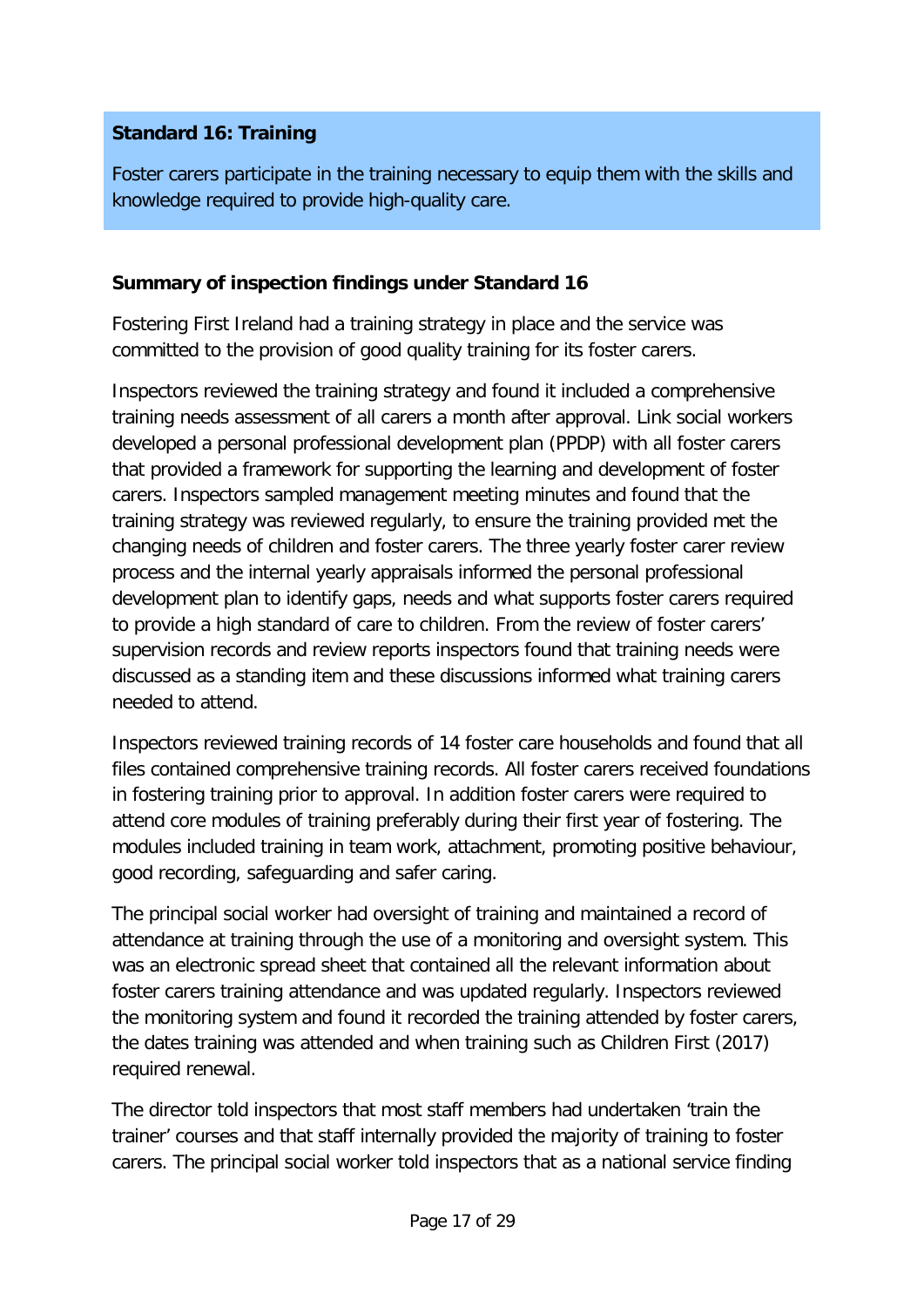convenient training locations for all foster carers can be a challenge. However, the service provided training in the foster carers' homes when necessary and had developed a range of e-learning programmes and web seminars to ensure easier access to training.

Training events were held at different locations around the country, on weekdays, evenings and at weekends in order to facilitate attendance. Inspectors viewed the training schedule for 2017 and 2018 and found it contained 63 modules for the year, including Children First (2017), working with children who have been abused, safe caring, health and safety, valuing diversity, allegations, missing in care, First Aid and managing behaviours that challenge. The administrator was responsible for informing the foster carers of available training and kept a record of foster carers that had attended training as well as a record of why foster carers were unable to attend training.

## **Judgment: Compliant**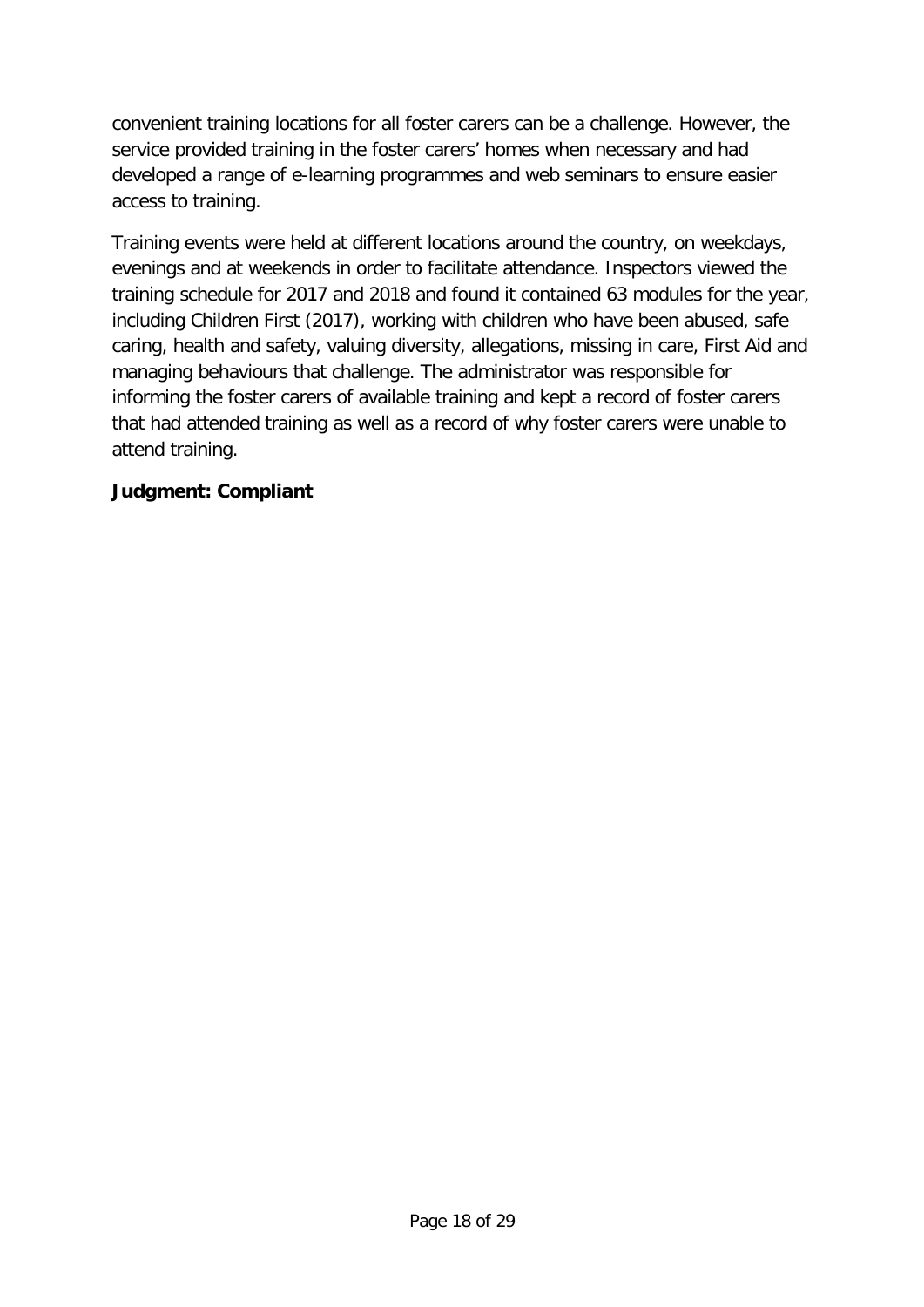## **Standard 17: Reviews of foster carers**

Foster carers participate in regular reviews of their continuing capacity to provide high-quality care and to assist with the identification of gaps in the fostering service.

## **Summary of inspection findings under Standard 17**

Reviews of foster carers were carried out in line with regulations and standards. According to the standards, the first foster care review should take place one year after the first placement and subsequent reviews should take place at three-yearly intervals. Additional reviews should take place following an allegation of abuse or a serious complaint. Data provided by the area showed that, of 99 foster care households in total, 39 had a review in the 12 months prior to the inspection.

There was good practice evident in the review process and the service had a system in place to ensure that good quality and timely reviews of foster carers were carried out in line with the standards. In addition, Fostering First Ireland held yearly internal reviews or appraisals to monitor the performance of foster carers.

An administrator maintained a tracker for foster carer reviews and yearly appraisals which were scheduled for each year in advance. Six weeks prior to a review a reminder was triggered alerting the link social worker and team manager that a review was due. A further two reminders were triggered four and two weeks prior to the review. The monitoring system ensured that team managers had oversight that foster carers had a review when required and that reviews were completed in a timely manner. Team managers told inspectors that they received updates on progress of preparation for reviews from the link social worker in supervision.

Inspectors reviewed minutes of foster carers reviews and found that they were chaired by an external independent review officer who collated the information provided by the link social worker. Review meetings were held in the Fostering First Ireland offices or other locations convenient to the carer. The child in care social worker was notified of the outcome of the review and the review report was sent to the appropriate foster care committee in the area. The team managers told inspectors that there were significant delays in the reviews being heard by some foster care committees in different areas.

Inspectors sampled six foster care review reports and found them to be of excellent quality. The reports were comprehensive, detailed and addressed key issues including the foster carers performance, health, support needs and training requirements. The reports also reflected the views of the foster carers, the child and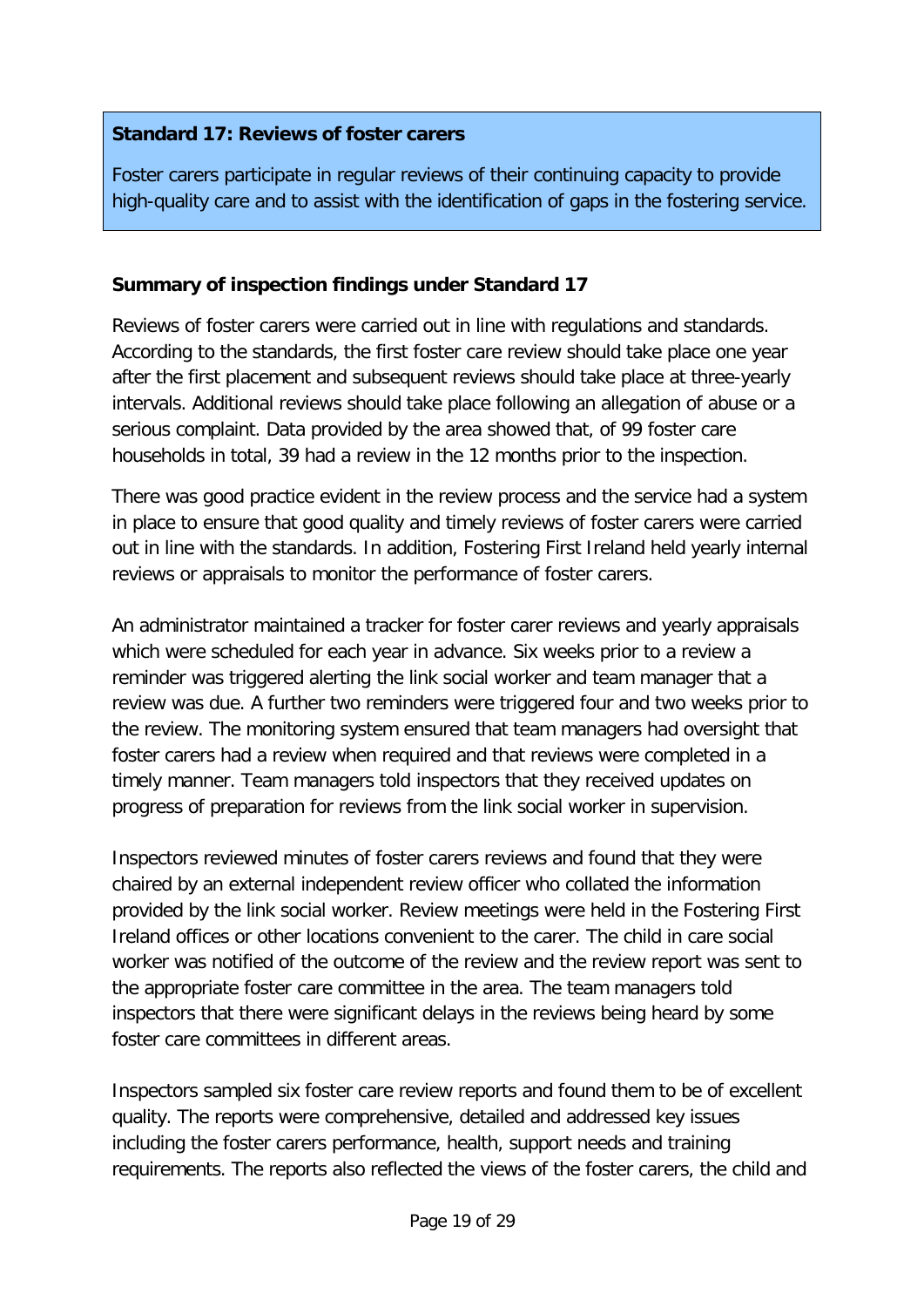birth parents and reports from the child in care social worker. In addition, the review reports focused on how foster carers were best able to meet the needs of the child in their care. There was evidence of discussing complexities and extra supports required for children with complex needs.

Inspectors found there were some delays in review reports being submitted to the foster care committee. Inspectors reviewed six files and found that on three files review reports to the foster care committee had not been submitted. Team managers told inspectors that the child in care reports from the Tusla social workers were not always completed in a timely manner and that this delayed some review reports going to the foster care committee. Inspectors viewed correspondence from foster care committees which acknowledged receipt of a review report but indicated that it would not be considered until the contribution of the child in care social worker was included.

#### **Judgment: Compliant**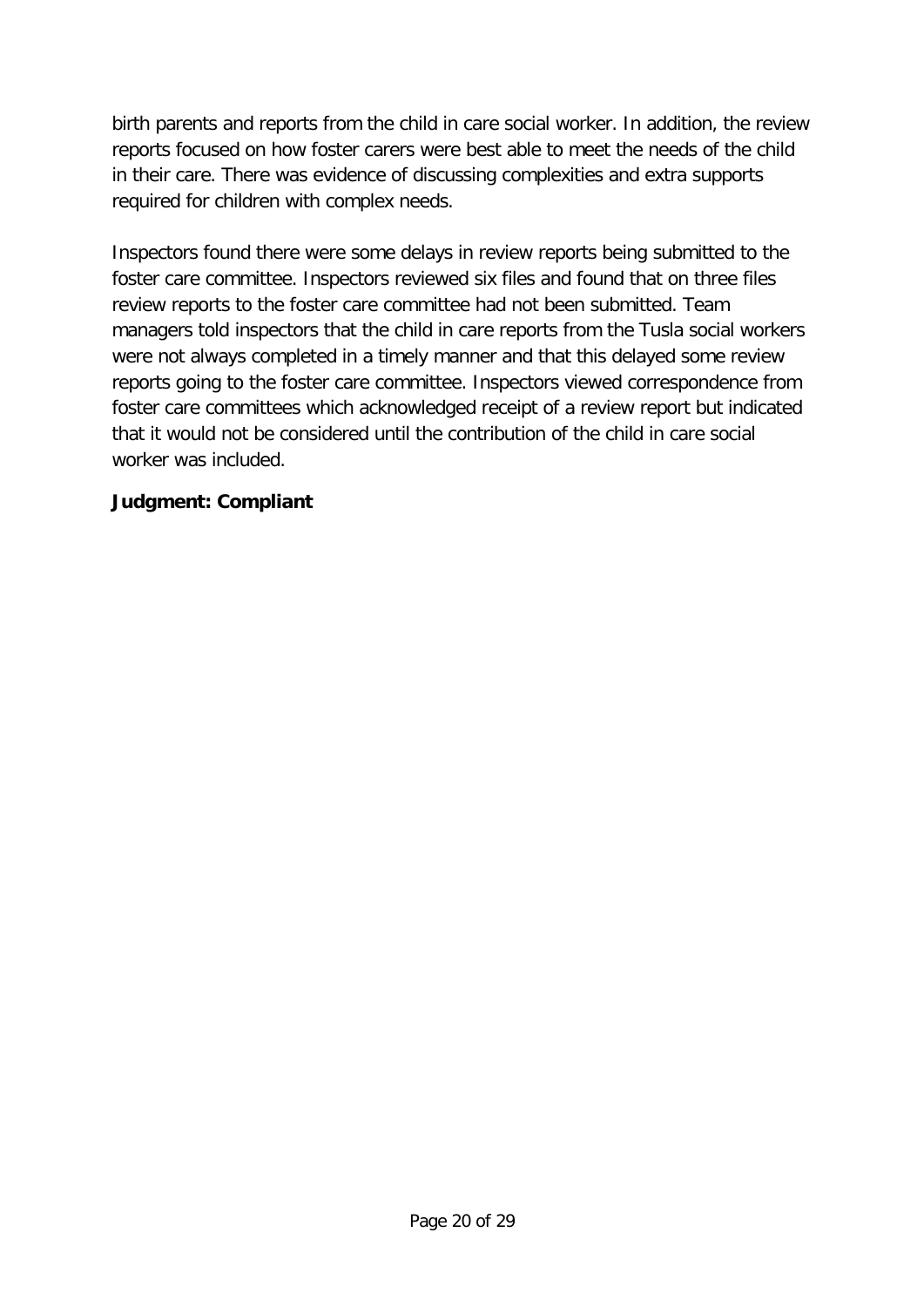#### **Theme 5: Use of Resources**

Services recruit sufficient foster carers to meet the needs of children in the area. Foster carers stay with the service and continue to offer placements to children.

# **Standard 21: Recruitment and retention of an appropriate range of foster carers**

Health boards<sup>[4](#page-20-0)</sup> are actively involved in recruiting and retaining an appropriate range of foster carers to meet the diverse needs of the children and young people in their care.

## **Summary of inspection findings under Standard 21**

The recruitment of new foster carers was a central part of the work of Fostering First Ireland. Data returned to HIQA showed there were 11 recruitment campaigns and 41 information meetings held in the 12 months prior to the inspection. The response to the campaign resulted in 36 foster care applications. The recruitment co-ordinator told inspectors that 24 foster carers had either been assessed or were undergoing assessment and that eight of those applicants were a direct result of the information evenings. Fostering First Ireland had a well-developed recruitment strategy that was overseen by a principal social worker, who met regularly with the placement/marketing manager and the fostering advisor and recruitment coordinator. The placement team tracked all referrals and fed this information to the recruitment team to identify gaps, for profiling and targeting specific regions for recruitment, due to increased demand.

The recruitment strategy involved advertising regularly in a range of media outlets. Fostering First Ireland had a website which provided information to prospective foster carers and a web based initial inquiries form. There was a system in place to ensure that enquiries were responded to within 24-48 hours. The foster care advisor/recruitment co-ordinator carried out the initial home visit and completed an initial assessment of prospective foster carers. The assessment coordinator made the final decision whether to proceed to assessment stage.

Fostering First Ireland had sufficient resources to recruit, assess and train prospective foster carers. The service had contracted 43 assessing social workers that carried out assessments including relative assessments for Tusla at the time of

<span id="page-20-0"></span><sup>-</sup><sup>4</sup> These services were provided by former health boards at the time the standards were produced. These services are now provided by the Child and Family Agency (Tusla).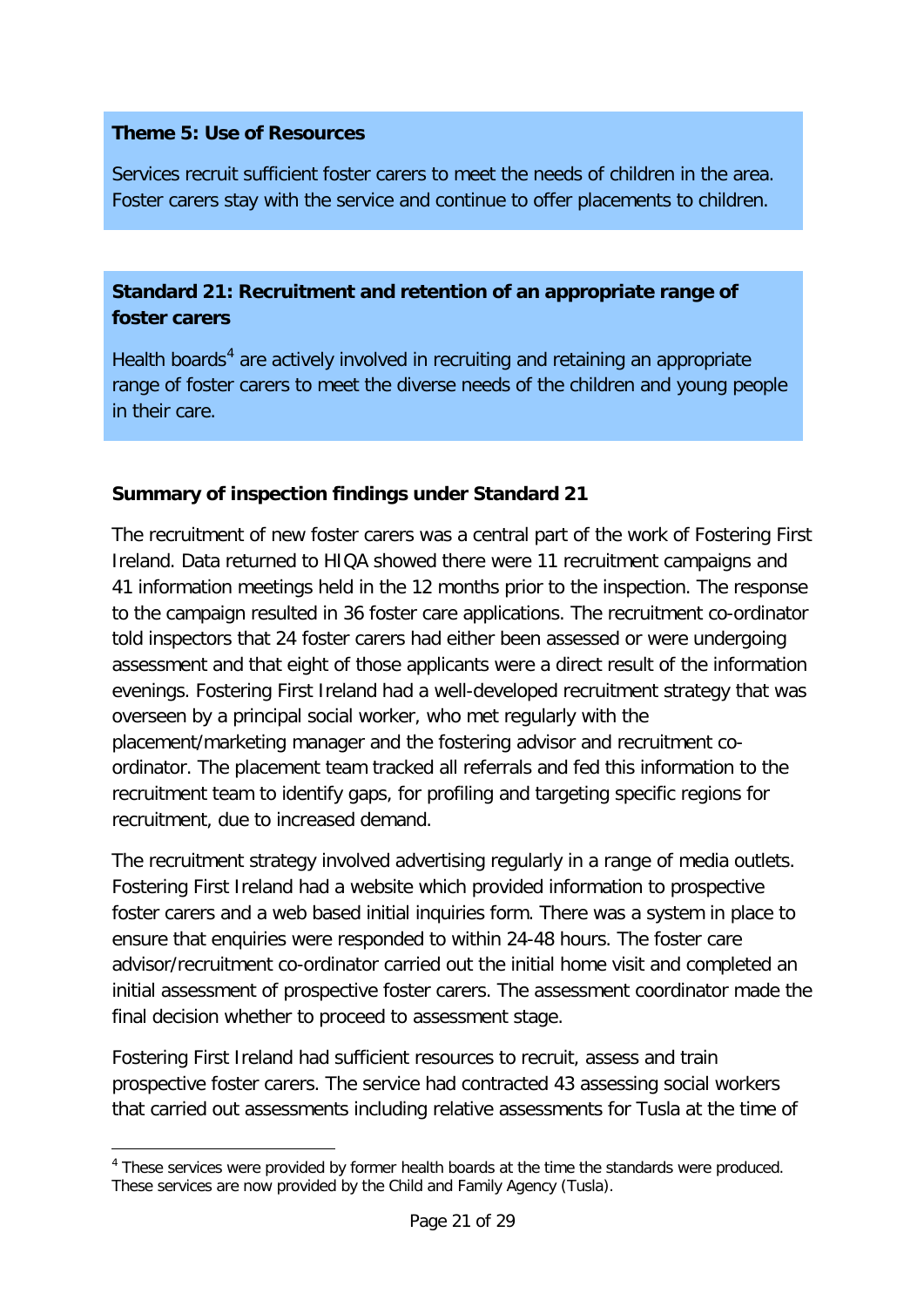the inspection. Foundations of fostering, mandatory training and core training modules were provided by link social workers and other members of the staff team, for example the therapists provided training in "sexualised behaviours".

Data provided by Fostering First Ireland indicated that requests for placements by Tusla exceeded the number of placements available in the service. The service had received 378 placement requests between June 2017 and March 2018 and provided 33 placements for children. However, there was no legal requirement on the service to meet this demand. Data provided to inspectors showed that there were five placements available at the time of inspection.

Fostering First Ireland had a carer retention strategy in place and this was evident throughout the policies and procedures of the provider. Inspectors reviewed the carer retention strategy which outlined that Fostering First Ireland had a philosophy of valuing their carers. The strategy stated that the provider recognised the dedication that was required of foster carers to ensure that children in their care were looked after to a high standard. In order to reach these high standards of care the provider developed a supervision and support policy that specified that carers received regular support visits, attended monthly foster care support groups and that carers were provided with additional supports during crisis and could access an out of hours service. In addition the provider recognised foster carers achievements, hosted fostering excellence awards and facilitated a carer mentor buddy system that enabled experienced foster carers to mentor new carers.

Data provided by the area indicated that six foster carers left the service in the 12 months prior to the inspection. When foster carers were leaving the provider, they were offered exit interviews. Two foster carers took up the opportunity of an exit interview. Inspectors reviewed the exit interviews and found that the foster carers left the service for personal reasons.

Fostering First Ireland had a strategy whereby placements at risk of break down were closely monitored. These placements were discussed in team meetings. Inspectors reviewed minutes of meetings and found that they endevoured to provide additional supports to foster carers were placements were at risk, including increased home visits, therapeutic supports and respite when required.

#### **Judgment: Compliant**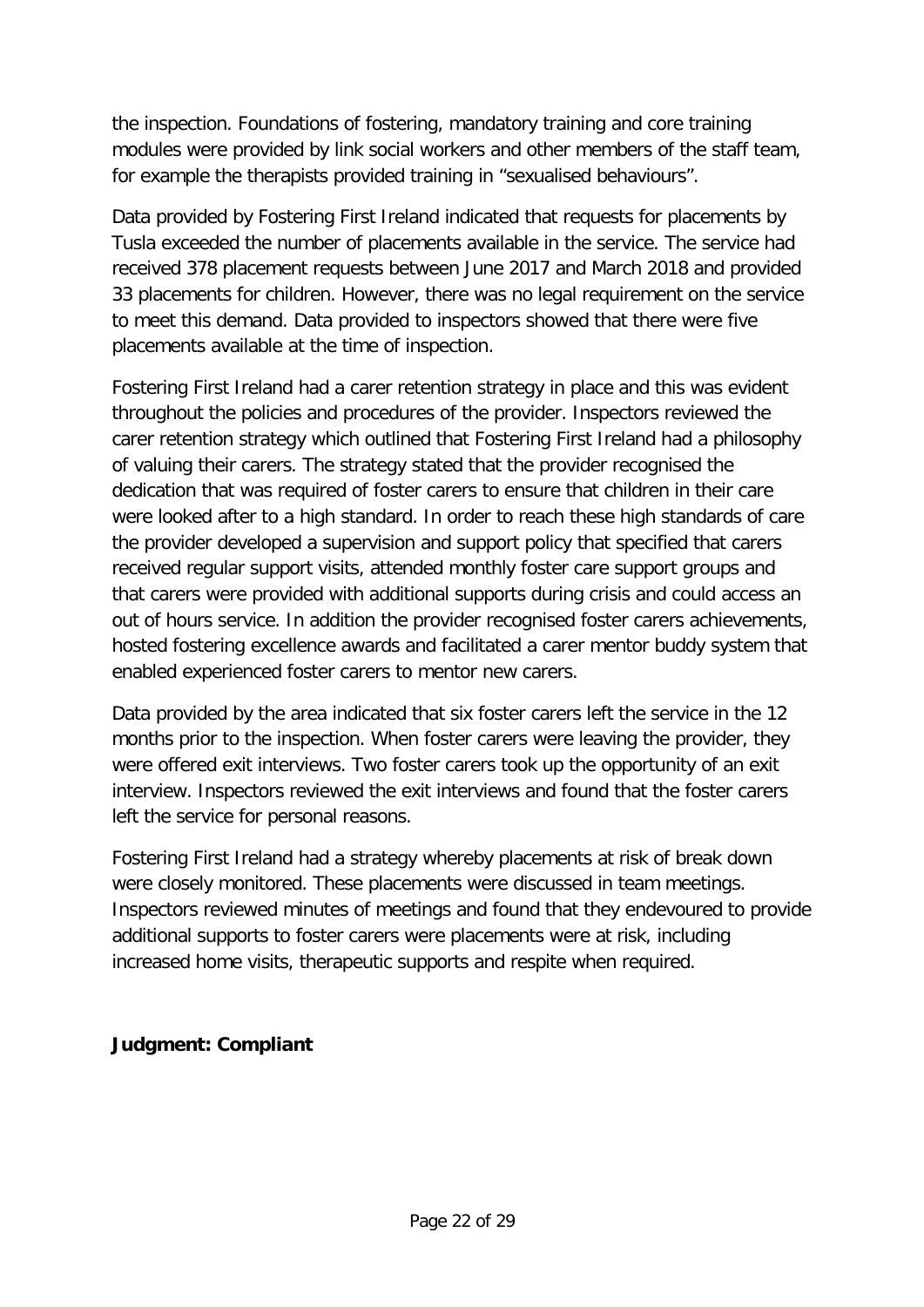# **Appendix 1 — Standards and regulations for statutory foster care services**

# **National Standards for Foster Care (April 2003)**

## **Theme 1: Child Centred Services**

## **Standard 1: Positive sense of identity**

Children and young people are provided with foster care services that promote a positive sense of identity for them.

## **Standard 2: Family and friends**

Children and young people in foster care are encouraged and facilitated to maintain and develop family relationships and friendships.

## **Standard 3: Children's Rights**

Children and young people are treated with dignity, their privacy is respected, they make choices based on information provided to them in an age-appropriate manner, and have their views, including complaints, heard when decisions are made which affect them or the care they receive.

## **Standard 4: Valuing diversity**

Children and young people are provided with foster care services that take account of their age, stage of development, individual assessed needs, illness or disability, gender, family background, culture and ethnicity (including membership of the Traveller community), religion and sexual identity.

## Child Care (Placement of Children in Foster Care) Regulations, 1995

Part III Article 8 Religion

-

## **Standard 25: Representations and complaints**

Health boards $5$  have policies and procedures designed to ensure that children and young people, their families, foster carers and others with a bona fide interest in their welfare can make effective representations, including complaints, about any aspect of the fostering service, whether provided directly by a health board\* or by a non-statutory agency.

<span id="page-22-0"></span><sup>&</sup>lt;sup>5</sup> These services were provided by former health boards at the time the standards were produced. These services are now provided by the Child and Family Agency (Tusla).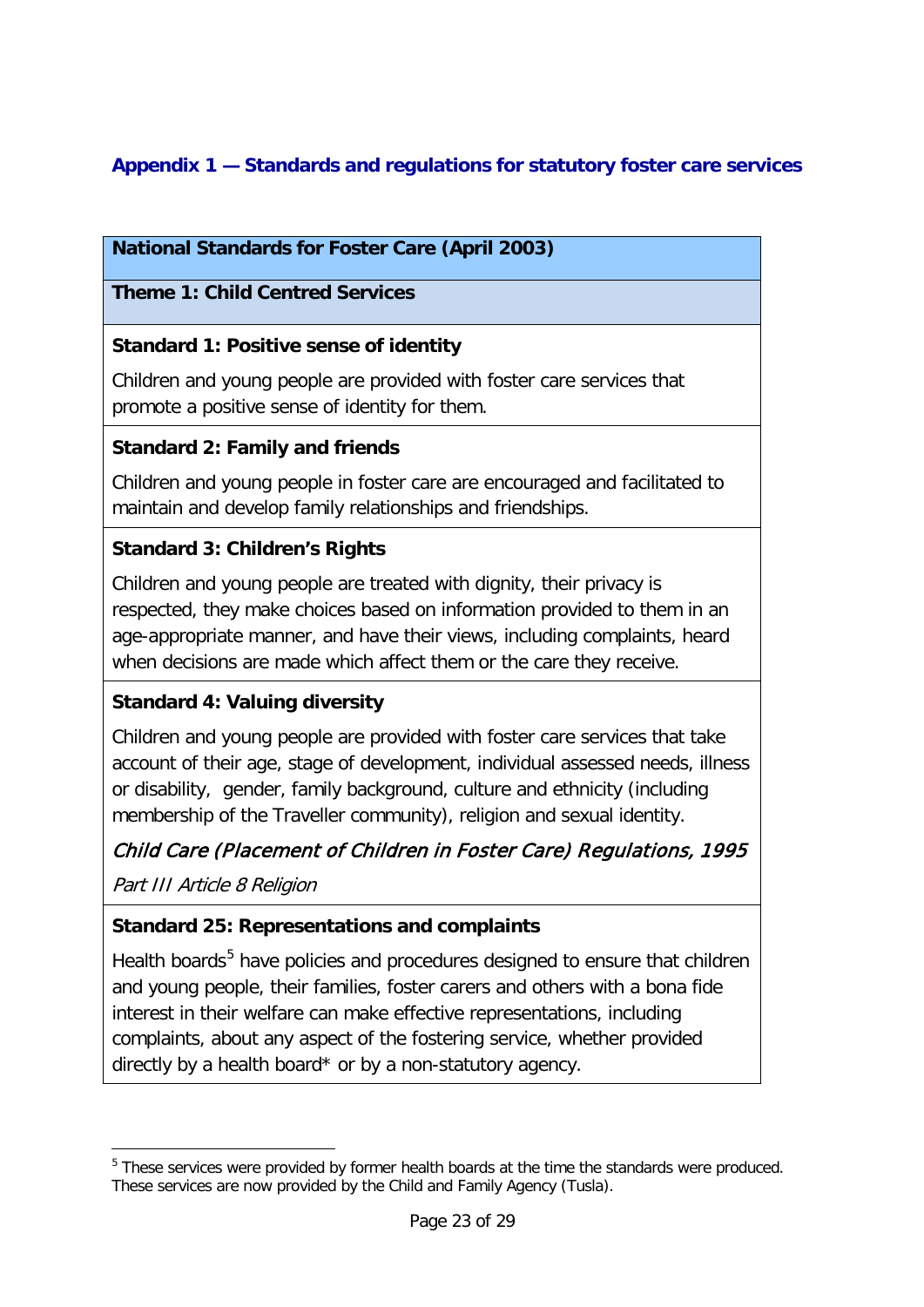# **Theme 2: Safe and Effective Services**

# **Standard 5: The child and family social worker**

There is a designated social worker for each child and young person in foster care.

# Child Care (Placement of Children in Foster Care) Regulations, 1995

Part IV, Article 17(1) Supervision and visiting of children

#### **Standard 6: Assessment of children and young people**

An assessment of the child's or young person's needs is made prior to any placement or, in the case of emergencies, as soon as possible thereafter.

# Child Care (Placement of Children in Foster Care) Regulations, 1995

Part III, Article 6: Assessment of circumstances of child

## **Standard 7: Care planning and review**

Each child and young person in foster care has a written care plan. The child or young person and his or her family participate in the preparation of the care plan.

# Child Care (Placement of Children in Foster Care) Regulations, 1995

Part III, Article 11: Care plans Part IV, Article 18: Review of cases Part IV, Article 19: Special review

## **Standard 8: Matching carers with children and young people**

Children and young people are placed with carers who are chosen for their capacity to meet the assessed needs of the children or young people.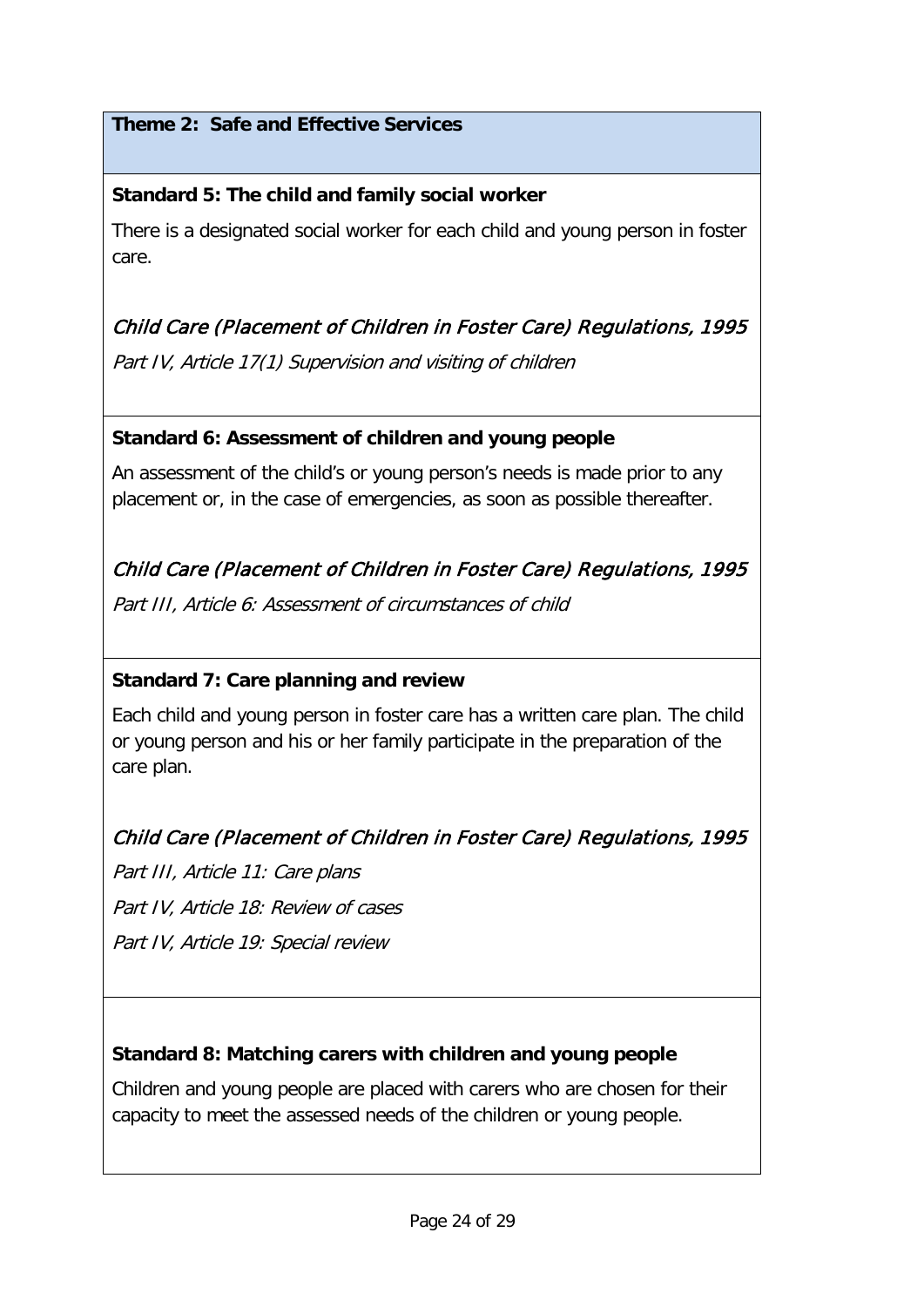Child Care (Placement of Children in Foster Care) Regulations, 1995 Part III, Article 7: Capacity of foster parents to meet the needs of child

# Child Care (Placement of Children with Relatives) Regulations, 1995

Part III, Article 7: Assessment of circumstances of the child

## **Standard 9: A safe and positive environment**

Foster carers' homes provide a safe, healthy and nurturing environment for the children or young people.

# **Standard 10: Safeguarding and child protection**

Children and young people in foster care are protected from abuse and neglect.

## **Standard 13: Preparation for leaving care and adult life**

Children and young people in foster care are helped to develop the skills, knowledge and competence necessary for adult living. They are given support and guidance to help them attain independence on leaving care.

# **Standard 14a — Assessment and approval of non-relative foster carers**

Foster care applicants participate in a comprehensive assessment of their ability to carry out the fostering task and are formally approved by the health board<sup>[6](#page-24-0)</sup> prior to any child or young person being placed with them.

# Child Care (Placement of Children in Foster Care) Regulations, 1995

Part III, Article 5 Assessment of foster parents

Part III, Article 9 Contract

-

<span id="page-24-0"></span><sup>6</sup> These services were provided by former health boards at the time the standards were produced. These services are now provided by the Child and Family Agency (Tusla).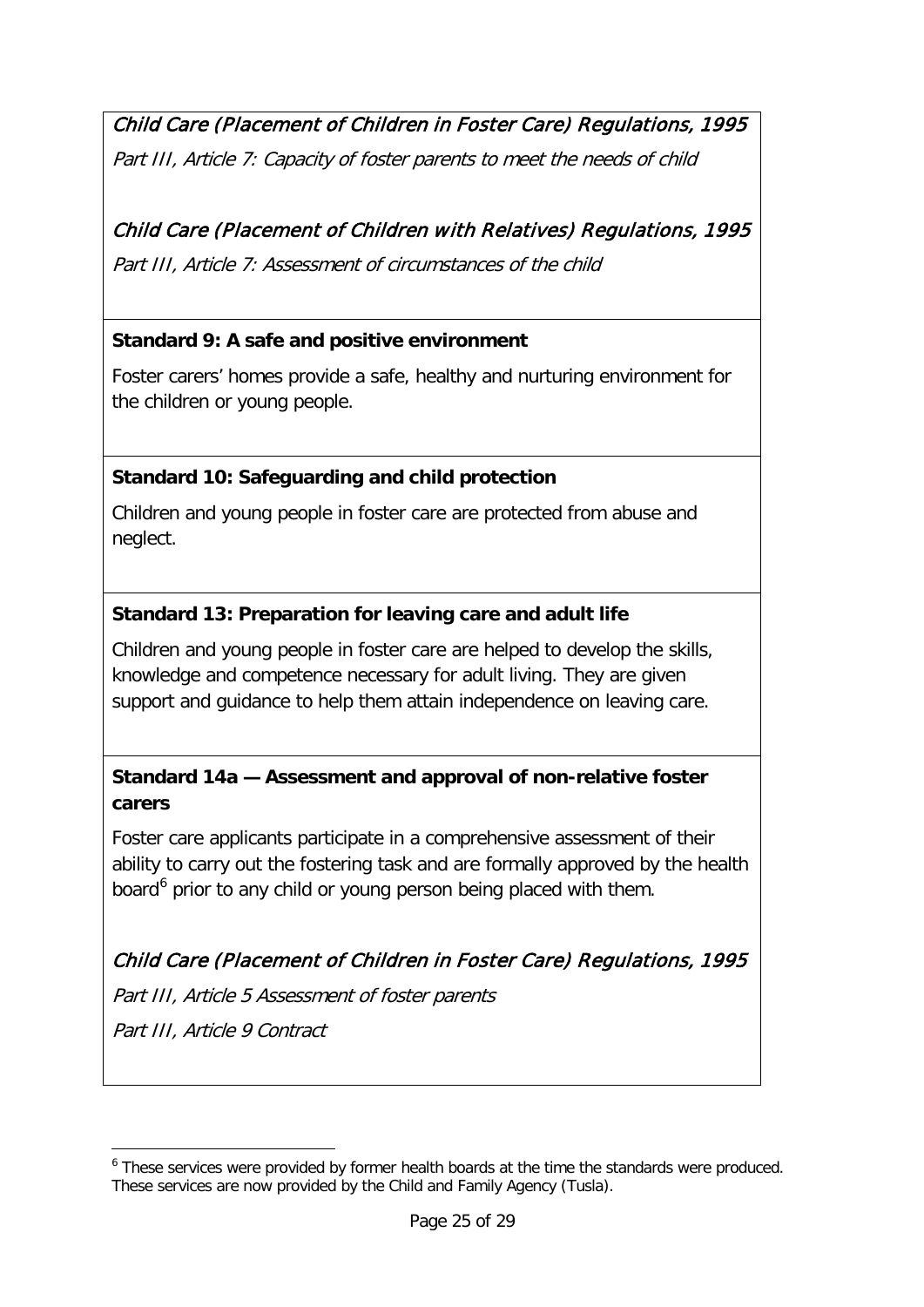# **Standard 14b — Assessment and approval of relative foster carers**

Relatives who apply, or are requested to apply, to care for a child or young person under Section 36(1) (d) of the Child Care Act, 1991 participate in a comprehensive assessment of their ability to care for the child or young person and are formally approved by the health board\*.

# Child Care (Placement of Children with Relatives) Regulations, 1995

Part III, Article 5 Assessment of relatives Part III, Article 6 Emergency Placements Part III, Article 9 Contract

## **Standard 15: Supervision and support**

Approved foster carers are supervised by a professionally qualified social worker. This person, known as the link worker, ensures that foster carers have access to the information, advice and professional support necessary to enable them to provide high-quality care.

## **Standard 16: Training**

Foster carers participate in the training necessary to equip them with the skills and knowledge required to provide high-quality care.

## **Standard 17: Reviews of foster carers**

Foster carers participate in regular reviews of their continuing capacity to provide high-quality care and to assist with the identification of gaps in the fostering service.

## **Standard 22: Special Foster care**

-

Health boards<sup>[7](#page-25-0)</sup> provide for a special foster care service for children and young people with serious behavioural difficulties.

<span id="page-25-0"></span> $<sup>7</sup>$  These services were provided by former health boards at the time the standards were produced.</sup> These services are now provided by the Child and Family Agency (Tusla).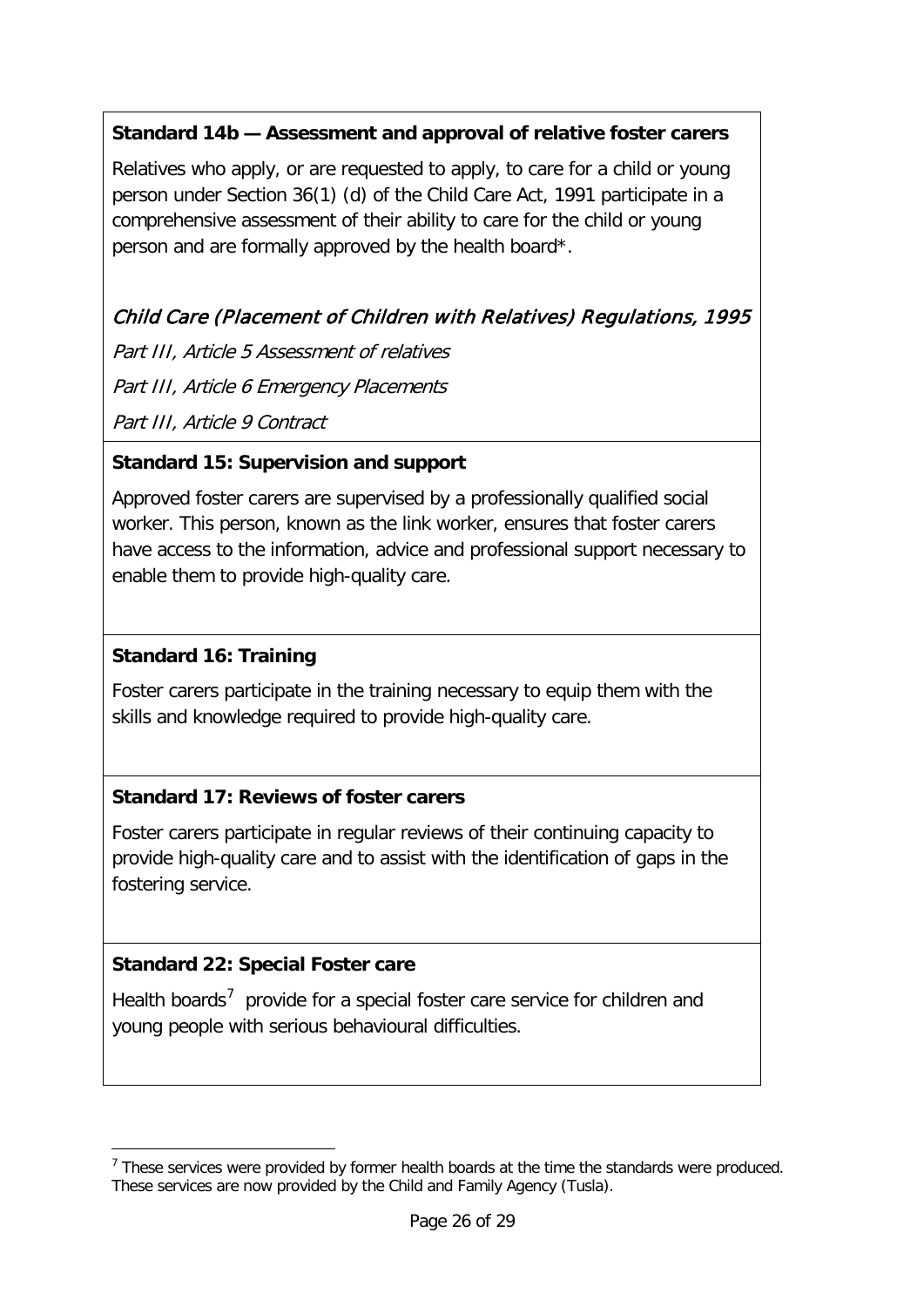# **Standard 23: The Foster Care Committee**

Health boards\* have foster care committees to make recommendations regarding foster care applications and to approve long-term placements. The committees contribute to the development of health boards' policies, procedures and practice.

Child Care (Placement of Children in Foster Care) Regulations, 1995

Part III, Article 5 (3) Assessment of foster carers

Child Care (Placement of Children with Relatives) Regulations, 1995

Part III, Article 5 (2) Assessment of relatives

## **Theme 3: Health and Development**

## **Standard 11: Health and development**

The health and developmental needs of children and young people in foster care are assessed and met. They are given information, guidance and support to make appropriate choices in relation to their health and development.

# Child Care (Placement of Children in Foster Care) Regulations, 1995

Part III, Article 6 Assessment of circumstances of child

Part IV, Article 16 (2)(d) Duties of foster parents

## **Standard 12: Education**

The educational needs of children and young people in foster care are given high priority and they are encouraged to attain their full potential. Education is understood to include the development of social and life skills.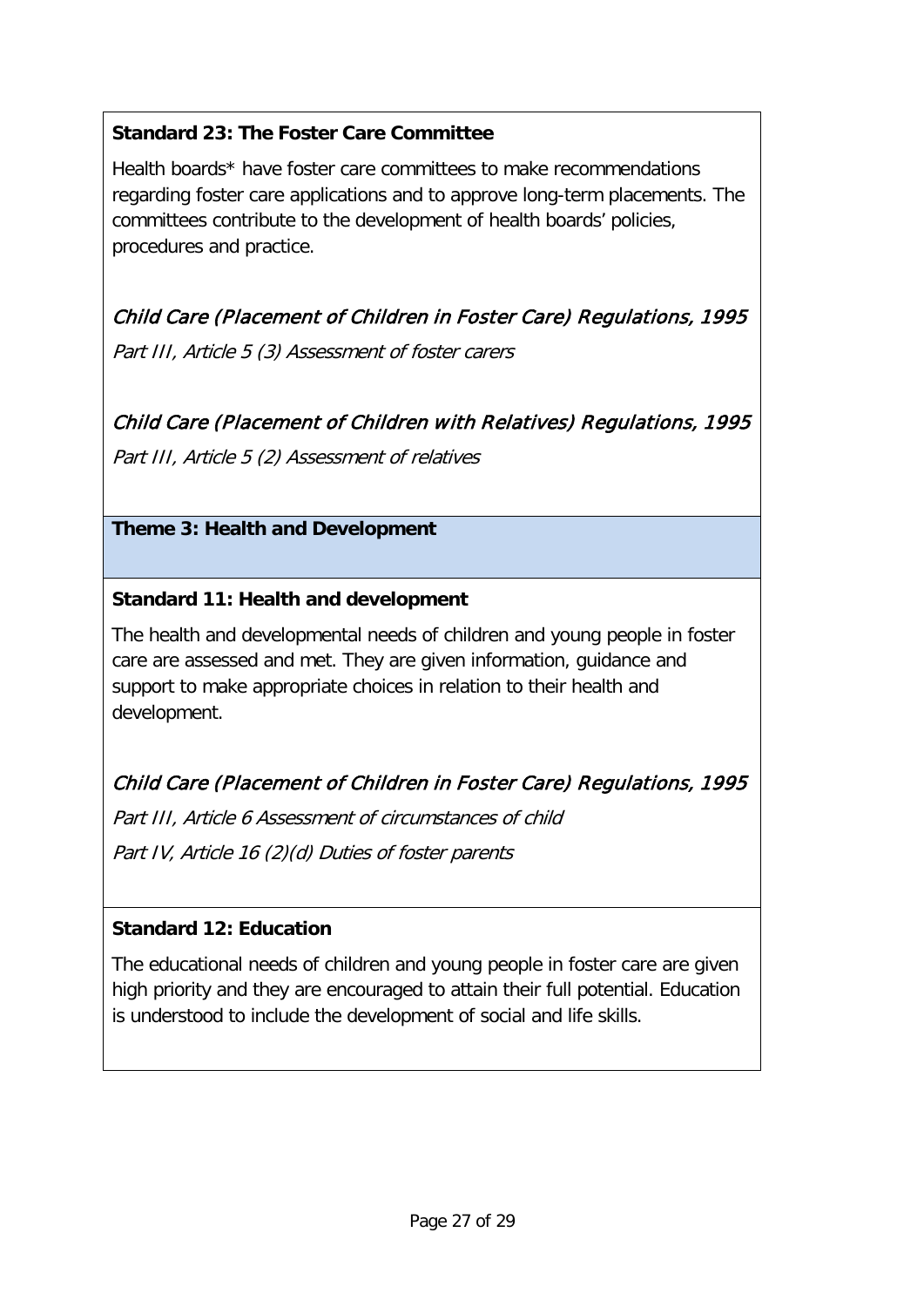## **Standard 18: Effective policies**

Health boards\* have up-to-date effective policies and plans in place to promote the provision of high quality foster care for children and young people who require it.

# Child Care (Placement of Children in Foster Care) Regulations, 1995

Part III, Article 5 (1) Assessment of foster carers

## **Standard 19: Management and monitoring of foster care agency**

Health boards $8$  have effective structures in place for the management and monitoring of foster care services.

# Child Care (Placement of Children in Foster Care) Regulations, 1995

Part IV, Article 12 Maintenance of register

Part IV, Article 17 Supervision and visiting of children

## **Standard 24: Placement of children through non-statutory agencies**

Health boards\* placing children or young people with a foster carer through a non-statutory agency are responsible for satisfying themselves that the statutory requirements are met and that the children or young people receive a high-quality service.

# Child Care (Placement of Children in Foster Care) Regulations, 1995

Part VI, Article 24: Arrangements with voluntary bodies and other persons

## **Theme 5: Use of Resources**

-

# **Standard 21: Recruitment and retention of an appropriate range of foster carers**

Health boards\* are actively involved in recruiting and retaining an appropriate range of foster carers to meet the diverse needs of the children

<span id="page-27-0"></span><sup>&</sup>lt;sup>8</sup> These services were provided by former health boards at the time the standards were produced. These services are now provided by the Child and Family Agency (Tusla).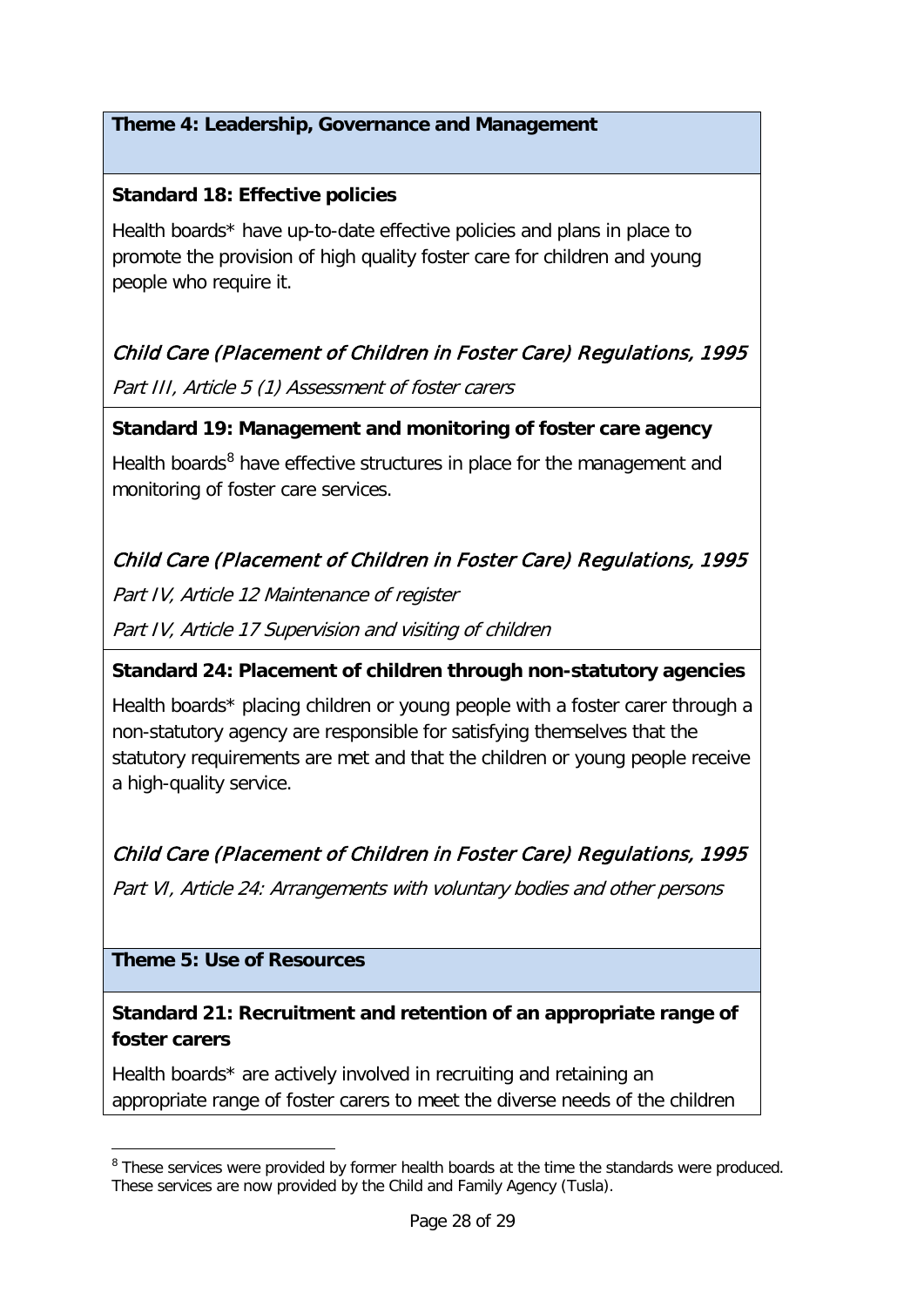and young people in their care.

# **Theme 6: Workforce**

-

## **Standard 20: Training and Qualifications**

Health boards<sup>\*</sup> ensure that the staff employed to work with children and young people, their families and foster carers are professionally qualified and suitably trained.

<span id="page-28-0"></span><sup>∗</sup> These services were provided by former health boards at the time the standards were produced. These services are now provided by the Child and Family Agency (Tusla).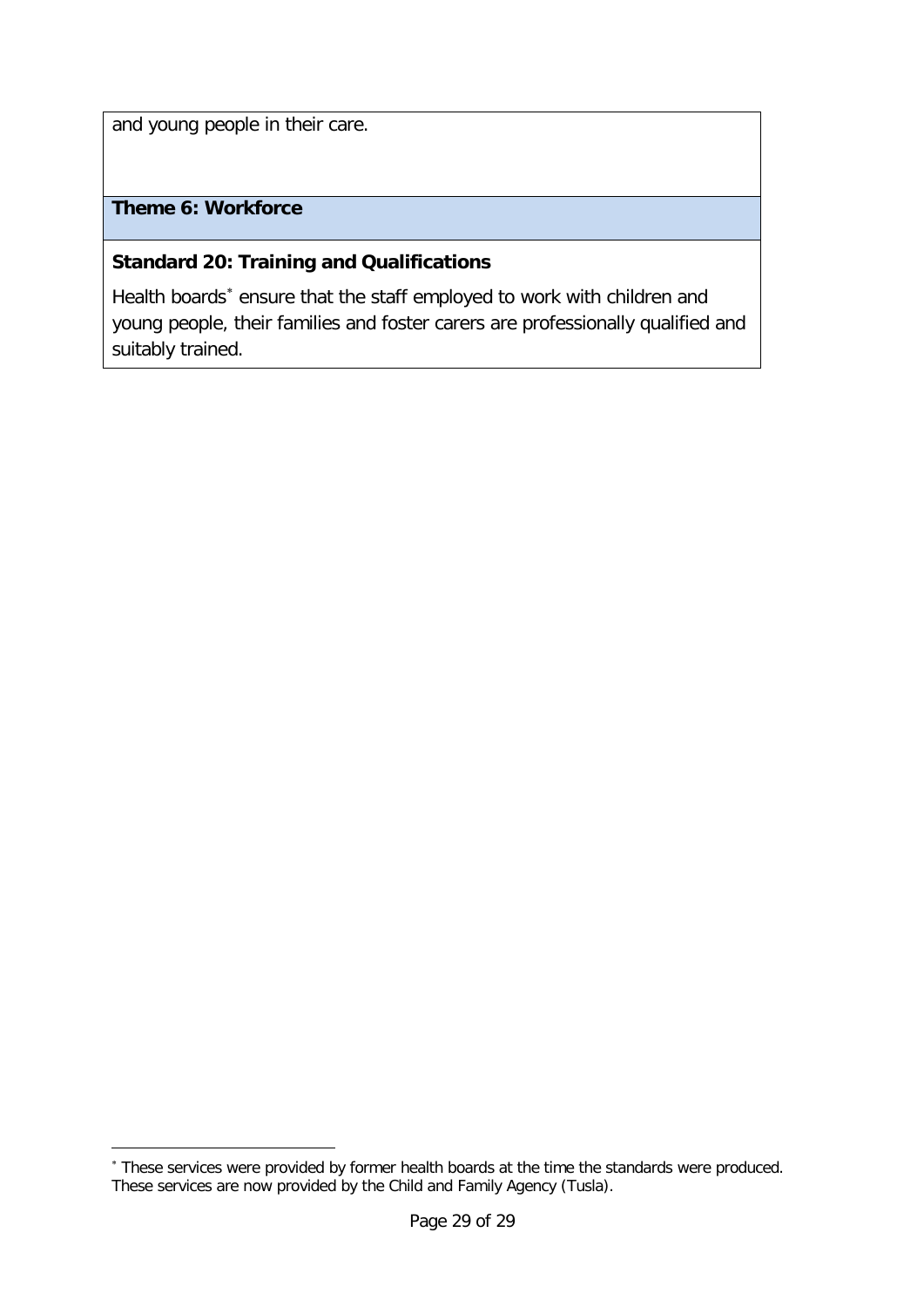# **Action plan**

## **Please note that this action plan has been completed by the provider and accepted by HIQA.**

**HIQA has not made any amendments to the provider's comments and commitments in this action plan.**

| <b>Provider's response to</b><br>monitoring report number: | 0024075                        |
|------------------------------------------------------------|--------------------------------|
| <b>Name of Provider:</b>                                   | <b>Fostering First Ireland</b> |
| Date of inspection:                                        | 19-21 June 2018                |
| Date of response:                                          | 15 <sup>th</sup> August 2018   |

**These requirements set out the actions that should be taken to meet the identified child care regulations and** National Standards for Foster Care**.** 

**Theme 2: Safe and Effective Services**

**Standard 10: Safeguarding and Child Protection Judgment: Substantially compliant**

**The provider is failing to meet the national standards in the following respect:**

There were delays in notifying allegations and serious concerns to the foster care committee.

There was no system in place to escalate delays or other issues that arose to the appropriate person within Tusla.

Strategy meetings were not always held in a timely manner.

The monitoring officer was not notified of allegations as required.